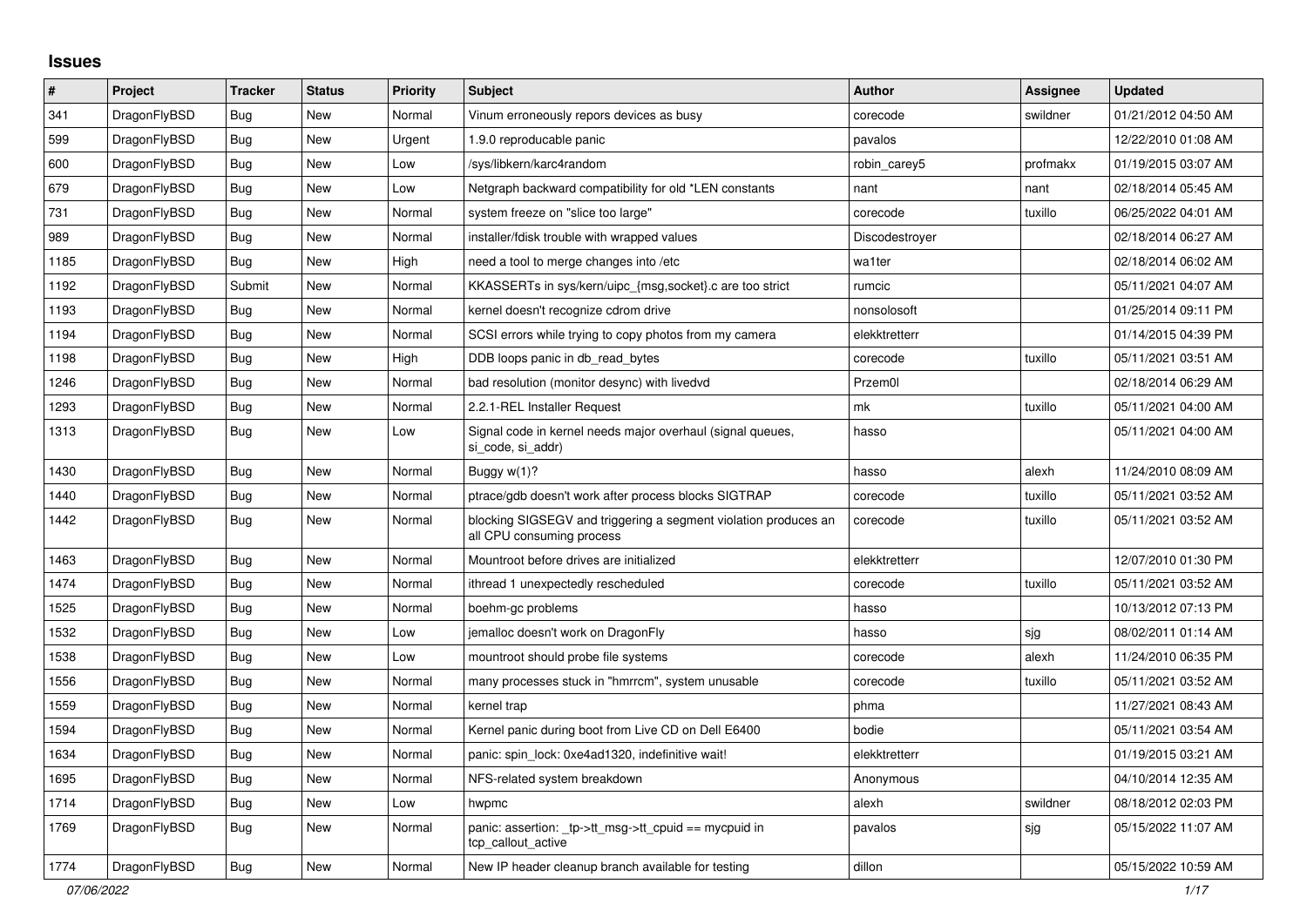| $\vert$ # | Project      | <b>Tracker</b> | <b>Status</b> | <b>Priority</b> | Subject                                                                                                                                                                                           | Author             | Assignee | <b>Updated</b>      |
|-----------|--------------|----------------|---------------|-----------------|---------------------------------------------------------------------------------------------------------------------------------------------------------------------------------------------------|--------------------|----------|---------------------|
| 1786      | DragonFlyBSD | Bug            | <b>New</b>    | Normal          | Calling NULL function pointer initiates panic loop                                                                                                                                                | sjg                |          | 10/11/2010 05:28 PM |
| 1818      | DragonFlyBSD | <b>Bug</b>     | <b>New</b>    | Normal          | panic: Bad tailg NEXT (kqueue issue ?)                                                                                                                                                            | ftigeot            |          | 05/15/2022 11:40 AM |
| 1826      | DragonFlyBSD | Bug            | <b>New</b>    | Normal          | panic during boot: assertion so->so_port  in tcp_input                                                                                                                                            | ftigeot            |          | 05/15/2022 11:05 AM |
| 1836      | DragonFlyBSD | Bug            | <b>New</b>    | Normal          | Incorrect TCP checksum show up in tcpdump                                                                                                                                                         | robgar1            |          | 05/15/2022 11:22 AM |
| 1850      | DragonFlyBSD | Bug            | <b>New</b>    | Normal          | volume-add on hammer root fs panic                                                                                                                                                                | Johannes.Hofmann   |          | 04/18/2019 04:27 AM |
| 1861      | DragonFlyBSD | <b>Bug</b>     | New           | Normal          | panic via kprintf (lockmgr called in a hard section)                                                                                                                                              | vsrinivas          |          | 10/11/2010 12:56 AM |
| 1867      | DragonFlyBSD | Bug            | <b>New</b>    | Normal          | it(4) motherboard and fan problems                                                                                                                                                                | tuxillo            |          | 07/08/2011 10:48 AM |
| 1873      | DragonFlyBSD | <b>Bug</b>     | <b>New</b>    | Normal          | Panic upon usb mouse detach and reattaching                                                                                                                                                       | rumcic             |          | 02/01/2011 09:53 AM |
| 1874      | DragonFlyBSD | Bug            | New           | Normal          | mpd listening on all IPs, accepting only on one                                                                                                                                                   | rumcic             |          | 05/08/2011 01:01 PM |
| 1876      | DragonFlyBSD | <b>Bug</b>     | <b>New</b>    | Normal          | devfs in jail + logging out from console(ttyv1+) -> panic                                                                                                                                         | qhwt.dfly          | tuxillo  | 05/31/2022 03:24 PM |
| 1877      | DragonFlyBSD | <b>Bug</b>     | New           | Normal          | Freeze during 1st hammer cleanup after new install                                                                                                                                                | elekktretterr      |          | 05/15/2022 11:43 AM |
| 1882      | DragonFlyBSD | Bug            | <b>New</b>    | Low             | Idea for handling new USB vendor/device codes                                                                                                                                                     | bmk                |          | 10/20/2010 12:15 PM |
| 1884      | DragonFlyBSD | Bug            | New           | Normal          | System completely freezes while listening music (devbuf: malloc<br>limit exceeded)                                                                                                                | shamaz             |          | 01/24/2011 05:00 PM |
| 1899      | DragonFlyBSD | <b>Bug</b>     | <b>New</b>    | Normal          | Keyboard doesn't work                                                                                                                                                                             | fransm             |          | 05/15/2022 03:32 PM |
| 1907      | DragonFlyBSD | <b>Bug</b>     | <b>New</b>    | Normal          | Hammer crash in hammer flusher flush()                                                                                                                                                            | swildner           |          | 11/11/2010 05:07 AM |
| 1913      | DragonFlyBSD | Bug            | New           | Normal          | panic: assertion: ip->flush state != HAMMER FST FLUSH in<br>hammer flush inode core                                                                                                               | swildner           |          | 11/20/2010 05:27 PM |
| 1916      | DragonFlyBSD | <b>Bug</b>     | <b>New</b>    | Normal          | Constant crashes on x86 64 with UFS                                                                                                                                                               | lentferj           |          | 11/21/2010 07:40 PM |
| 1917      | DragonFlyBSD | Bug            | New           | Normal          | panic: assertion: (RB_EMPTY(&ip->rec_tree) && (ip->flags &<br>HAMMER INODE_XDIRTY) == 0)    (!RB_EMPTY(&ip->rec_tree)<br>&& (ip->flags & HAMMER_INODE_XDIRTY) != 0) in<br>hammer_flush_inode_done | qhwt.dfly          |          | 11/24/2010 03:23 AM |
| 1920      | DragonFlyBSD | <b>Bug</b>     | <b>New</b>    | High            | system hangs                                                                                                                                                                                      | zhtw               |          | 11/22/2010 08:59 AM |
| 1923      | DragonFlyBSD | Bug            | <b>New</b>    | Normal          | Abysmal NFS performance with IPv6                                                                                                                                                                 | ftigeot            |          | 12/05/2010 09:34 PM |
| 1935      | DragonFlyBSD | Bug            | <b>New</b>    | Normal          | mouse does not work after switching between x and console                                                                                                                                         | shamaz             |          | 12/13/2010 10:06 AM |
| 1939      | DragonFlyBSD | Bug            | <b>New</b>    | Normal          | Panic on nightly build and stress test box                                                                                                                                                        | lentferj           |          | 12/18/2010 08:41 AM |
| 1941      | DragonFlyBSD | Bug            | <b>New</b>    | Normal          | wlan config crash                                                                                                                                                                                 | abandon.every.hope |          | 12/24/2010 07:54 PM |
| 1942      | DragonFlyBSD | <b>Bug</b>     | <b>New</b>    | Normal          | locking against myself in getcacheblk()?                                                                                                                                                          | qhwt.dfly          |          | 05/31/2022 02:15 PM |
| 1943      | DragonFlyBSD | <b>Bug</b>     | New           | Normal          | hammer assertion panic                                                                                                                                                                            | peter              |          | 12/27/2010 12:45 AM |
| 1944      | DragonFlyBSD | <b>Bug</b>     | New           | Normal          | panic: backing object 0xdea7b258 was somehow re-referenced<br>during collapse!                                                                                                                    | sepherosa          |          | 12/27/2010 02:06 AM |
| 1946      | DragonFlyBSD | <b>Bug</b>     | New           | Normal          | ieee80211 panic                                                                                                                                                                                   | pavalos            | josepht  | 01/27/2011 06:00 PM |
| 1947      | DragonFlyBSD | Bug            | New           | Low             | GA-880GM-UD2H (rev. 1.3) AHCI fails to detect disks at the end of<br>the RAID controller                                                                                                          | eocallaghan        |          | 11/27/2021 08:46 AM |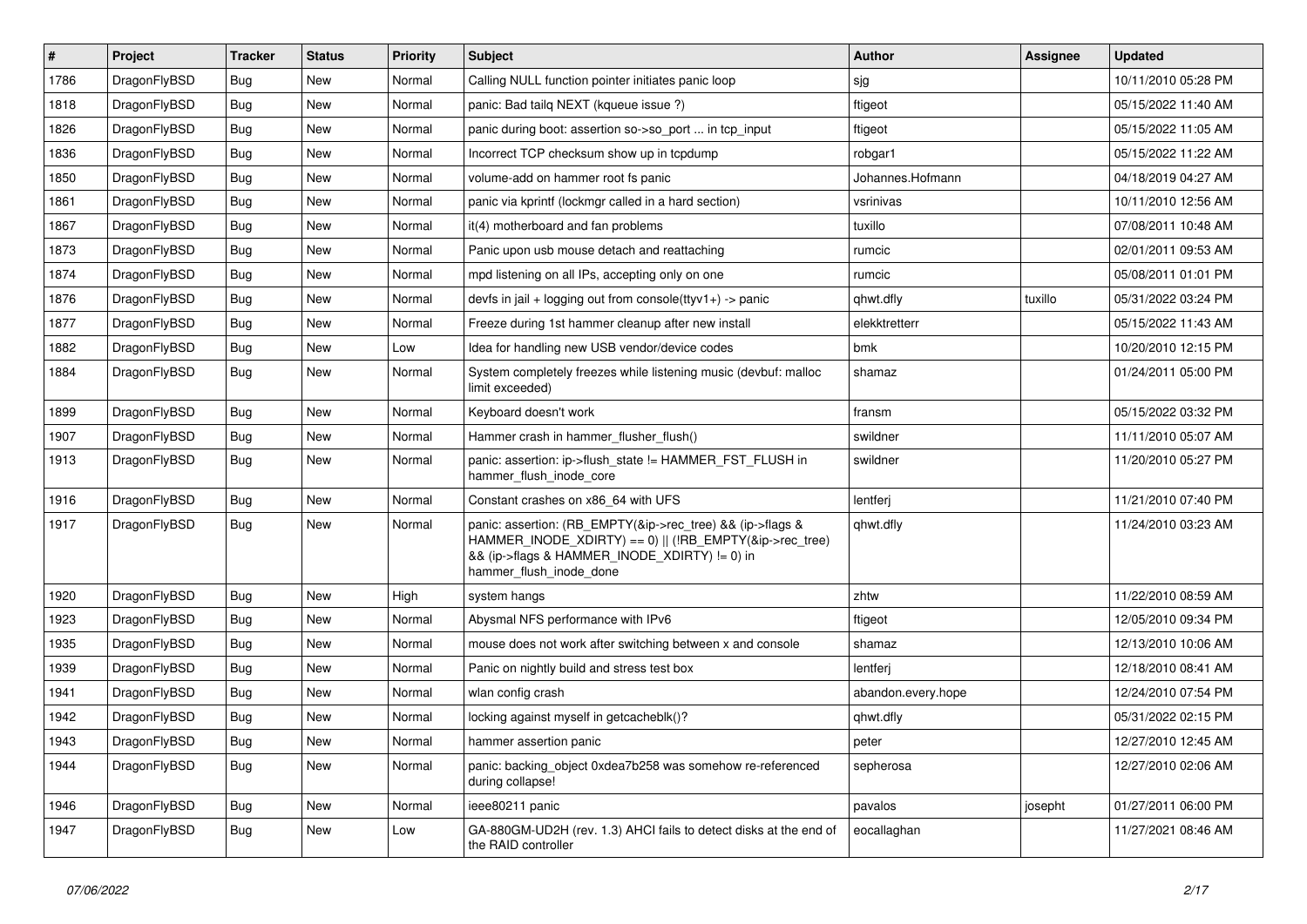| $\sharp$ | Project      | <b>Tracker</b> | <b>Status</b> | <b>Priority</b> | Subject                                                                                    | <b>Author</b>     | Assignee | <b>Updated</b>      |
|----------|--------------|----------------|---------------|-----------------|--------------------------------------------------------------------------------------------|-------------------|----------|---------------------|
| 1949     | DragonFlyBSD | <b>Bug</b>     | New           | Normal          | iwn panic                                                                                  | pavalos           |          | 01/30/2011 03:21 AM |
| 1951     | DragonFlyBSD | Bug            | <b>New</b>    | Normal          | dma_timeouts at phyaddr on a good hdd                                                      | peur.neu          |          | 01/04/2011 07:12 AM |
| 1959     | DragonFlyBSD | <b>Bug</b>     | New           | Normal          | DFBSD v2.9.1.422.gc98f2 - Panic during boot - IPv6 and PF                                  | tuxillo           |          | 01/13/2011 03:37 AM |
| 1961     | DragonFlyBSD | <b>Bug</b>     | <b>New</b>    | Normal          | Can't create dump from DDB                                                                 | shamaz            |          | 01/29/2011 09:02 PM |
| 1964     | DragonFlyBSD | Bug            | <b>New</b>    | Normal          | iwn (panic assertion : wlan assert serialized)                                             | sjmm.ptr          | josepht  | 02/01/2011 12:57 PM |
| 1969     | DragonFlyBSD | <b>Bug</b>     | <b>New</b>    | Normal          | pf-related network problem                                                                 | pavalos           | lentferj | 02/01/2011 06:57 PM |
| 1975     | DragonFlyBSD | <b>Bug</b>     | New           | Normal          | Applications seg fault in select() and poll()                                              | rumcic            |          | 05/31/2022 02:58 PM |
| 1982     | DragonFlyBSD | Bug            | <b>New</b>    | Low             | There is no linuxulator on x86-64                                                          | herrgard          |          | 05/31/2022 02:25 PM |
| 1984     | DragonFlyBSD | Bug            | New           | Normal          | hammer mount fails after crash - HAMMER: FIFO record bad head<br>signature                 | thomas.nikolajsen |          | 03/08/2011 06:57 PM |
| 1990     | DragonFlyBSD | Bug            | <b>New</b>    | Normal          | /mnt too large to mount                                                                    | peur.neu          |          | 02/16/2011 11:24 PM |
| 2004     | DragonFlyBSD | Bug            | New           | Normal          | LWKT WAIT IPIQ panic                                                                       | steve             |          | 03/08/2011 05:46 PM |
| 2008     | DragonFlyBSD | <b>Bug</b>     | New           | Normal          | lwkt setcpu remote: td->td flags 00800621 console flood                                    | pavalos           |          | 03/06/2011 09:37 PM |
| 2020     | DragonFlyBSD | Bug            | <b>New</b>    | Low             | Port brcm80211 driver from Linux to DragonFly BSD                                          | studer            |          | 03/05/2011 10:54 PM |
| 2042     | DragonFlyBSD | Bug            | New           | Normal          | kernel panic, when run boot0cfg                                                            | sepherosa         |          | 05/31/2022 03:01 PM |
| 2045     | DragonFlyBSD | <b>Bug</b>     | <b>New</b>    | Normal          | ral(4): Fatal trap 12: page fault while in kernel mode (two panics)                        | herrgard          |          | 11/03/2011 05:34 PM |
| 2048     | DragonFlyBSD | Bug            | New           | Normal          | panic: ffs_sync: rofs mod                                                                  | pavalos           |          | 04/12/2011 05:45 AM |
| 2051     | DragonFlyBSD | Bug            | <b>New</b>    | Normal          | No ipv6 lan route entry created on 2.10                                                    | ftigeot           |          | 04/21/2011 10:37 AM |
| 2052     | DragonFlyBSD | Bug            | <b>New</b>    | Normal          | Kernel panic: CPU APIC ID out of range                                                     | Anonymous         |          | 05/02/2011 11:06 AM |
| 2055     | DragonFlyBSD | Bug            | <b>New</b>    | Normal          | $ssh + IPV6 + bridge \Rightarrow connection freezes$                                       | steve             |          | 04/24/2011 07:13 PM |
| 2061     | DragonFlyBSD | Bug            | <b>New</b>    | Normal          | USB keyboard boot panic                                                                    | sjg               |          | 05/04/2012 12:20 AM |
| 2067     | DragonFlyBSD | <b>Bug</b>     | New           | Normal          | sound/pcm: "play interrupt timeout, channel dead"                                          | matthiasr         |          | 05/11/2021 03:55 AM |
| 2071     | DragonFlyBSD | Bug            | New           | High            | Panic on assertion: (int)(flg->seq - seq) > 0 in hammer_flusher_flush<br>after inode error | vsrinivas         |          | 06/12/2011 07:59 AM |
| 2072     | DragonFlyBSD | Bug            | New           | Normal          | Fatal trap 12: stopped at lwkt_send_ipiq3                                                  | rumcic            |          | 05/17/2011 04:12 AM |
| 2075     | DragonFlyBSD | <b>Bug</b>     | New           | Normal          | pflogd on x86_64                                                                           | fanch             |          | 05/16/2011 04:04 PM |
| 2077     | DragonFlyBSD | <b>Bug</b>     | <b>New</b>    | Normal          | USB devices conflicting                                                                    | srussell          |          | 05/17/2011 05:12 PM |
| 2078     | DragonFlyBSD | Bug            | New           | Normal          | DFBSD i386 v2.11.0.201.g3ed2f - Panic during installworld into a<br>vn0 device             | tuxillo           |          | 05/19/2011 07:50 PM |
| 2080     | DragonFlyBSD | Bug            | New           | Normal          | panic: lockmgr thrd sleep: called from interrupt, ipi, or hard code<br>section             | rumcic            |          | 05/30/2011 05:06 PM |
| 2082     | DragonFlyBSD | Bug            | <b>New</b>    | Normal          | dfbsd 2.10.1 amd64 - mc port build error with 'bmake bin-install'                          | sun-doctor        |          | 05/25/2011 07:18 PM |
| 2084     | DragonFlyBSD | <b>Bug</b>     | New           | Normal          | DFBSD v2.11.0.242.g4d317 - panic: zone: entry not free                                     | tuxillo           |          | 07/03/2012 01:23 AM |
| 2085     | DragonFlyBSD | Bug            | New           | Normal          | panic: assertion: (m->flags & PG_MAPPED) == 0 in<br>vm_page_free_toq                       | vsrinivas         |          | 06/10/2011 07:48 AM |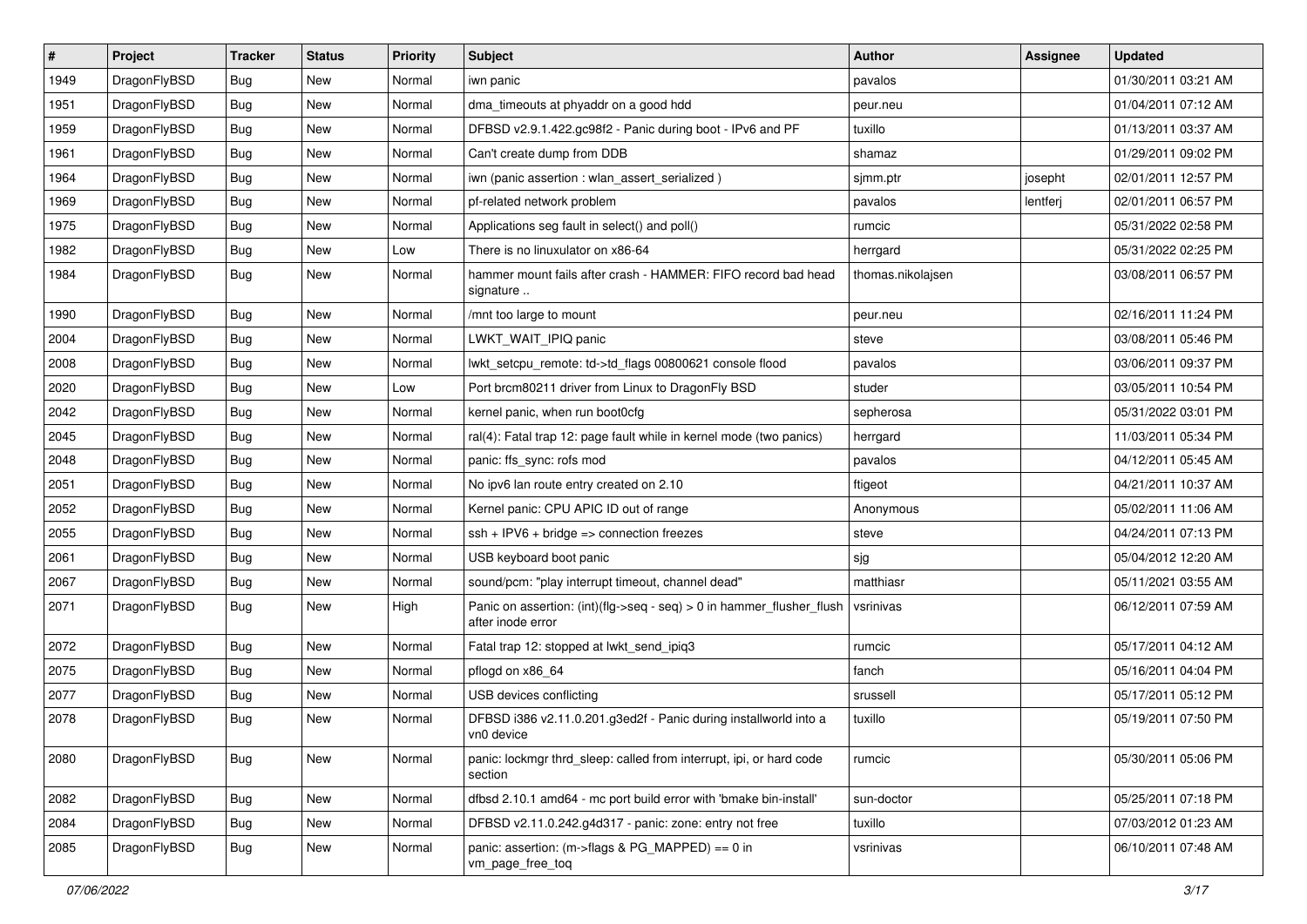| $\vert$ # | Project      | <b>Tracker</b> | <b>Status</b> | <b>Priority</b> | <b>Subject</b>                                                                          | Author        | Assignee  | <b>Updated</b>      |
|-----------|--------------|----------------|---------------|-----------------|-----------------------------------------------------------------------------------------|---------------|-----------|---------------------|
| 2092      | DragonFlyBSD | <b>Bug</b>     | New           | Normal          | Panic: Bad link elm 0x next->prev != elm                                                | masterblaster | dillon    | 12/04/2011 12:49 PM |
| 2094      | DragonFlyBSD | <b>Bug</b>     | <b>New</b>    | Normal          | Segfault when gdb printing backtrace from core dump                                     | greenrd       |           | 06/25/2011 04:14 PM |
| 2095      | DragonFlyBSD | Bug            | New           | Low             | Running installer post-install: Unsupported DFUI transport "                            | greenrd       |           | 06/26/2011 09:20 AM |
| 2098      | DragonFlyBSD | Submit         | New           | Normal          | [PATCH] correct ath man page example<br>(/usr/src/share/man/man4/ath.4)                 | nobody        |           | 11/15/2011 12:27 AM |
| 2099      | DragonFlyBSD | <b>Bug</b>     | New           | Normal          | page fault panic in vm system                                                           | pavalos       |           | 07/10/2011 08:51 AM |
| 2104      | DragonFlyBSD | Bug            | <b>New</b>    | Normal          | network configuration seg. fault on install CD                                          | navratil      |           | 07/26/2011 07:55 AM |
| 2107      | DragonFlyBSD | <b>Bug</b>     | New           | Normal          | 2.10.1 sata dvd drive issue                                                             | ausppc        |           | 07/31/2011 08:41 PM |
| 2113      | DragonFlyBSD | Bug            | New           | Normal          | nmalloc threaded program fork leak                                                      | vsrinivas     | vsrinivas | 08/11/2011 07:25 PM |
| 2115      | DragonFlyBSD | <b>Bug</b>     | <b>New</b>    | Normal          | [msk] system freeze after receive some paquet                                           | bsdsx         |           | 08/22/2011 10:22 AM |
| 2117      | DragonFlyBSD | <b>Bug</b>     | New           | High            | ACPI and/or bce(4) problem with 2.11.0.673.g0d557 on HP DL380<br>G6                     | pauska        |           | 08/22/2011 10:15 AM |
| 2122      | DragonFlyBSD | Submit         | <b>New</b>    | Normal          | [Review] Fixes to the VFS layer                                                         | ftigeot       |           | 05/31/2022 03:25 PM |
| 2123      | DragonFlyBSD | Bug            | New           | Normal          | hammer is losing files                                                                  | schmir        |           | 08/30/2011 07:56 PM |
| 2124      | DragonFlyBSD | Bug            | <b>New</b>    | Normal          | getty repeating too quickly on port /dev/ttyv0                                          | sgeorge.ml    |           | 09/01/2011 04:28 AM |
| 2125      | DragonFlyBSD | <b>Bug</b>     | New           | Normal          | Weird garbage in dmesg                                                                  | herrgard      |           | 08/30/2011 08:04 PM |
| 2129      | DragonFlyBSD | <b>Bug</b>     | New           | Normal          | DFBSD v2.11.0.661.gf9438 i386 - panic: lockmgr thrd_sleep                               | tuxillo       |           | 09/05/2011 09:49 AM |
| 2136      | DragonFlyBSD | Bug            | <b>New</b>    | Normal          | socketpair() doesn't free file descriptors on copyout failure                           | vsrinivas     |           | 04/05/2013 09:13 AM |
| 2138      | DragonFlyBSD | <b>Bug</b>     | New           | Normal          | > 100% CPU usage                                                                        | robin.carey1  |           | 09/26/2011 12:20 PM |
| 2140      | DragonFlyBSD | Bug            | <b>New</b>    | High            | hammer_io_delallocate panic with 'duplicate entry' message                              | ttw           |           | 10/07/2011 12:22 PM |
| 2141      | DragonFlyBSD | <b>Bug</b>     | New           | Urgent          | loader and/or documentation broken                                                      | sjg           |           | 01/20/2012 10:51 AM |
| 2153      | DragonFlyBSD | <b>Bug</b>     | <b>New</b>    | Normal          | Too many unuseful warnings at boot                                                      | juanfra684    |           | 10/18/2011 10:16 PM |
| 2154      | DragonFlyBSD | Bug            | <b>New</b>    | Normal          | vkernel copyout() doesn't return EFAULT on error                                        | vsrinivas     |           | 10/20/2011 03:53 AM |
| 2158      | DragonFlyBSD | <b>Bug</b>     | New           | Normal          | iwn panics with assertion on boot.                                                      | eocallaghan   |           | 10/24/2011 04:13 PM |
| 2161      | DragonFlyBSD | Bug            | New           | Normal          | Outdated xorg.conf file gets installed into etc and screws up mouse                     | eocallaghan   |           | 10/27/2011 01:51 PM |
| 2164      | DragonFlyBSD | <b>Bug</b>     | New           | Normal          | panic on reboot from usb.                                                               | eocallaghan   |           | 10/27/2011 09:29 AM |
| 2166      | DragonFlyBSD | Bug            | New           | Normal          | DFBSD v2.13.0.109.g05b9d - Strange lockups                                              | tuxillo       |           | 10/29/2011 11:20 AM |
| 2167      | DragonFlyBSD | Bug            | New           | Normal          | shutdown/reboot fails after uptime msg                                                  | marino        |           | 11/28/2011 03:01 AM |
| 2171      | DragonFlyBSD | Bug            | New           | Normal          | DFBSD v2.13.0.151.gdc8442 - panic: assertion "(*ptep &<br>$(PG MANAGED PG V)) == PG V"$ | tuxillo       |           | 11/04/2011 05:06 PM |
| 2182      | DragonFlyBSD | <b>Bug</b>     | New           | Normal          | if_msk PHY FIFO underrun/overflow                                                       | nonsolosoft   |           | 09/03/2012 06:39 AM |
| 2199      | DragonFlyBSD | <b>Bug</b>     | New           | Normal          | screen segfaults if utmpx isn't present                                                 | pavalos       |           | 11/15/2011 10:52 PM |
| 2210      | DragonFlyBSD | Bug            | New           | Normal          | Bugtracker cannot assign default project for new users                                  | ahuete.devel  |           | 11/17/2011 11:30 AM |
| 2224      | DragonFlyBSD | Bug            | New           | Normal          | v2.13.0.291.gaa7ec - Panic on fq while installing world                                 | tuxillo       |           | 11/18/2011 01:40 AM |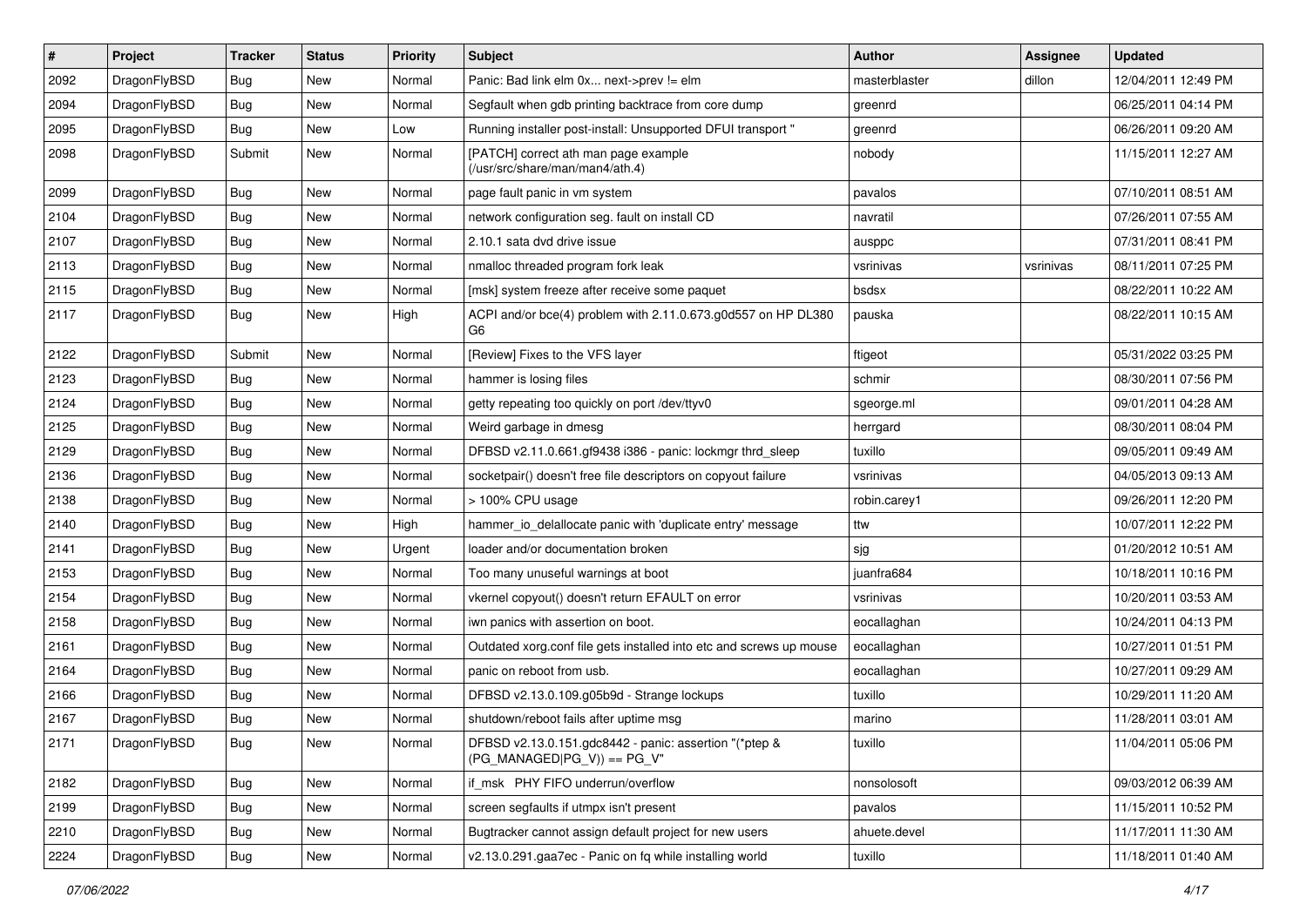| #    | Project      | <b>Tracker</b> | <b>Status</b> | <b>Priority</b> | Subject                                                                                                    | <b>Author</b> | Assignee  | <b>Updated</b>      |
|------|--------------|----------------|---------------|-----------------|------------------------------------------------------------------------------------------------------------|---------------|-----------|---------------------|
| 2245 | DragonFlyBSD | <b>Bug</b>     | New           | Normal          | panic: assertion "ref < &td->td_toks_end" failed in lwkt_gettoken at<br>/usr/src/sys/kern/lwkt_token.c:588 | juanfra684    |           | 11/22/2011 07:41 PM |
| 2248 | DragonFlyBSD | <b>Bug</b>     | <b>New</b>    | Normal          | sysctl panic                                                                                               | pavalos       |           | 11/23/2011 06:23 PM |
| 2250 | DragonFlyBSD | <b>Bug</b>     | New           | Normal          | Kernel panic                                                                                               | adamk         |           | 11/23/2018 01:10 AM |
| 2252 | DragonFlyBSD | <b>Bug</b>     | <b>New</b>    | Low             | snd hda not useable if loaded via /boot/loader.conf                                                        | xbit          | swildner  | 12/14/2011 12:23 AM |
| 2254 | DragonFlyBSD | <b>Bug</b>     | New           | Normal          | panic: assertion "ref < &td->td toks end" failed in lwkt gettoken at<br>/usr/src/sys/kern/lwkt token.c:588 | eocallaghan   |           | 12/05/2011 10:21 PM |
| 2265 | DragonFlyBSD | Bug            | <b>New</b>    | Normal          | mbsrtowcs does not properly handle invalid mbstate t in ps                                                 | c.turner1     | swildner  | 01/10/2012 07:56 PM |
| 2283 | DragonFlyBSD | <b>Bug</b>     | New           | Normal          | DFBSD DragonFly v2.13.0.957.g4f459 - pmap_release: page<br>should already be gone 0xc27120bc               | tuxillo       |           | 01/23/2012 03:03 AM |
| 2287 | DragonFlyBSD | Bug            | <b>New</b>    | Normal          | HAMMER(ROOT) Illegal UNDO TAIL signature at<br>300000001967c000                                            | y0n3t4n1      |           | 11/07/2018 01:22 AM |
| 2292 | DragonFlyBSD | <b>Bug</b>     | <b>New</b>    | Normal          | re interface with jumbo frames (mtu larger than 1500) hangs after<br>some traffic                          | Anonymous     |           | 01/31/2012 12:11 AM |
| 2297 | DragonFlyBSD | Bug            | <b>New</b>    | Normal          | strange NFS (client) error messages / problems                                                             | Anonymous     |           | 02/19/2012 02:59 PM |
| 2306 | DragonFlyBSD | <b>Bug</b>     | <b>New</b>    | Normal          | a crash starts the kernel debugger in text mode, but just reboots in X                                     | phma          |           | 02/11/2012 08:02 PM |
| 2308 | DragonFlyBSD | <b>Bug</b>     | New           | Normal          | System freeze when unloading snd hda                                                                       | jaydg         |           | 02/19/2012 07:15 AM |
| 2311 | DragonFlyBSD | <b>Bug</b>     | <b>New</b>    | Normal          | Xorg crash having something to do with drm                                                                 | phma          |           | 02/22/2012 09:59 AM |
| 2316 | DragonFlyBSD | <b>Bug</b>     | New           | Normal          | Ungraceful invalid password handling for adding a new user in the<br>installer                             | rune          |           | 04/27/2012 11:23 PM |
| 2319 | DragonFlyBSD | Bug            | <b>New</b>    | Normal          | crypt/passwd forward compat                                                                                | c.turner1     |           | 02/28/2012 12:39 PM |
| 2324 | DragonFlyBSD | Bug            | <b>New</b>    | Normal          | natacotrol support > 2TB not working even after the ftigeot patch                                          | zenny         |           | 03/03/2012 01:00 AM |
| 2329 | DragonFlyBSD | <b>Bug</b>     | New           | Normal          | ibm x3550 & acpi                                                                                           | ano           |           | 06/03/2014 11:37 AM |
| 2331 | DragonFlyBSD | <b>Bug</b>     | New           | Normal          | reading mouse mode from unopen file descriptor hangs mouse<br>driver                                       | phma          |           | 03/14/2012 09:43 AM |
| 2369 | DragonFlyBSD | Bug            | <b>New</b>    | Normal          | panic: Bad link elm 0xffffffe07edf6068 next->prev != elm                                                   | jaydg         |           | 08/15/2012 03:04 AM |
| 2370 | DragonFlyBSD | <b>Bug</b>     | New           | Normal          | panic: ffs valloc: dup alloc                                                                               | marino        | vsrinivas | 02/01/2013 09:28 AM |
| 2371 | DragonFlyBSD | <b>Bug</b>     | New           | Normal          | Timezone problem with America/Sao Paulo                                                                    | raitech       |           | 05/17/2012 01:42 PM |
| 2387 | DragonFlyBSD | <b>Bug</b>     | <b>New</b>    | Normal          | hammer ignores -t during dedup                                                                             | phma          |           | 06/17/2012 12:30 PM |
| 2389 | DragonFlyBSD | Bug            | <b>New</b>    | Normal          | computer crashed while listing processes                                                                   | phma          |           | 06/18/2012 02:49 PM |
| 2403 | DragonFlyBSD | Bug            | <b>New</b>    | Low             | newfs -E doesn't handle /dev/serno device names properly                                                   | ftigeot       |           | 08/17/2012 05:07 AM |
| 2412 | DragonFlyBSD | Bug            | New           | Normal          | wlan0 fails to get address via dhclient                                                                    | nonsolosoft   |           | 08/30/2012 05:55 AM |
| 2416 | DragonFlyBSD | <b>Bug</b>     | New           | Normal          | entry can be removed on mounted nfs filesystem                                                             | ftigeot       | tuxillo   | 06/03/2014 04:40 AM |
| 2421 | DragonFlyBSD | Bug            | New           | High            | Kernel panic: vm_fault: page 0xc0f70000 not busy!                                                          | lentferj      |           | 10/03/2012 08:16 AM |
| 2423 | DragonFlyBSD | <b>Bug</b>     | New           | Urgent          | After multiple panics/locks, hitting KKASSERT in<br>hammer_init_cursor                                     | rumcic        |           | 09/18/2012 02:28 AM |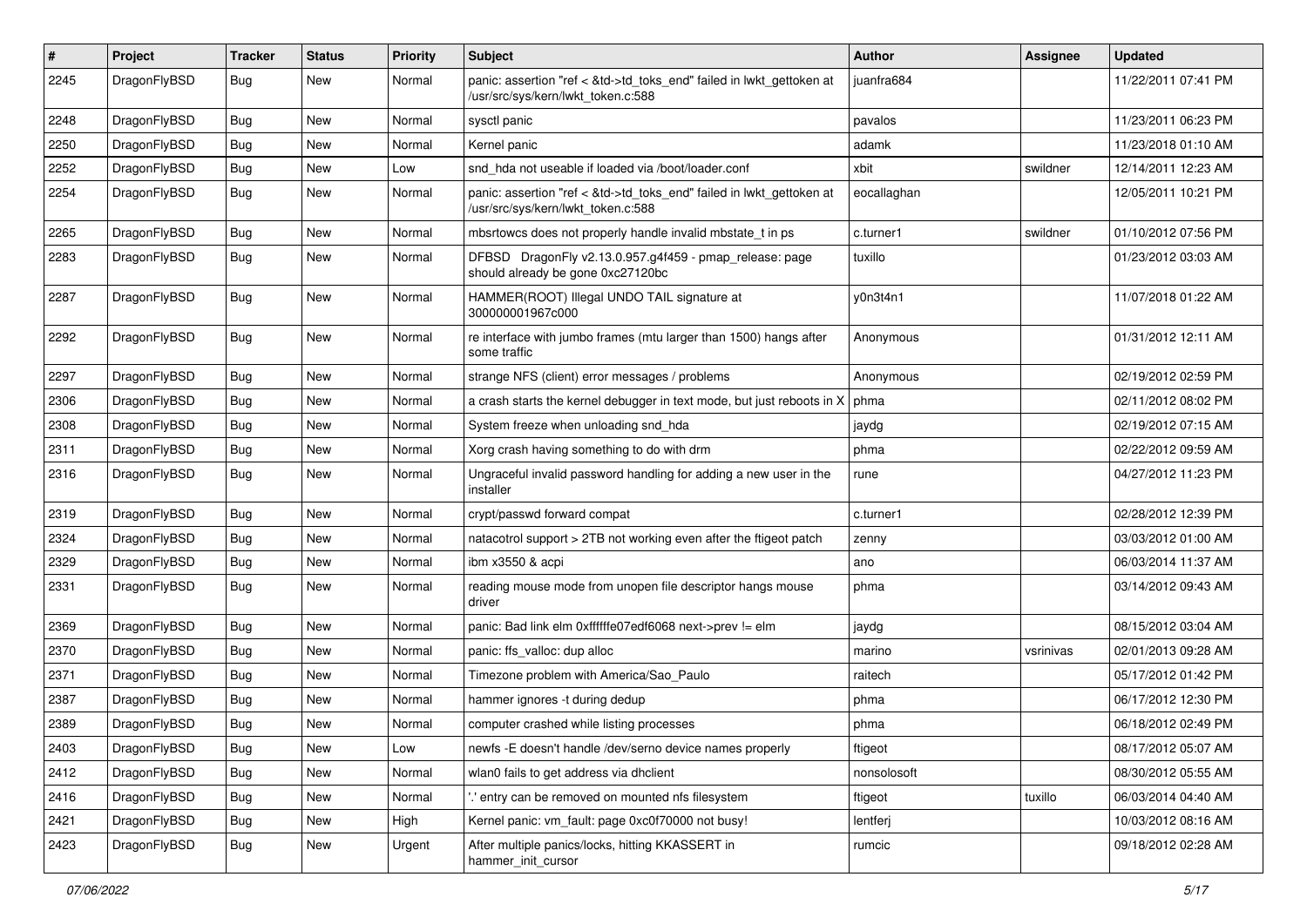| #    | Project      | <b>Tracker</b> | <b>Status</b> | <b>Priority</b> | Subject                                                                                                                      | <b>Author</b>     | Assignee  | <b>Updated</b>      |
|------|--------------|----------------|---------------|-----------------|------------------------------------------------------------------------------------------------------------------------------|-------------------|-----------|---------------------|
| 2430 | DragonFlyBSD | Bug            | New           | Normal          | Alternate Password Hash method                                                                                               | robin.carey1      |           | 10/07/2012 06:28 AM |
| 2434 | DragonFlyBSD | <b>Bug</b>     | New           | Normal          | BTX Halted - Boot fails on USB/GUI                                                                                           | lucmv             |           | 10/17/2012 08:12 PM |
| 2436 | DragonFlyBSD | Bug            | <b>New</b>    | Normal          | panic: assertion "lp->lwp_qcpu == dd->cpuid" failed in<br>dfly_acquire_curproc                                               | thomas.nikolajsen |           | 01/23/2013 11:07 AM |
| 2444 | DragonFlyBSD | Bug            | <b>New</b>    | Normal          | Crash during Hammer overnight cleanup                                                                                        | justin            |           | 11/04/2012 07:58 AM |
| 2453 | DragonFlyBSD | <b>Bug</b>     | New           | Normal          | panic: assertion "gd->gd_spinlocks == 0" failed                                                                              | Johannes.Hofmann  |           | 11/12/2012 12:54 PM |
| 2473 | DragonFlyBSD | Bug            | New           | Normal          | Kernel crash when trying to up the wpi0 device (Dfly<br>v3.3.0.758.g47388-DEVELOPMENT)                                       | tomaz             |           | 02/24/2014 08:50 AM |
| 2489 | DragonFlyBSD | Bug            | <b>New</b>    | Normal          | nmalloc doesn't cache VA for allocations > 8KB                                                                               | vsrinivas         |           | 06/10/2014 05:51 AM |
| 2490 | DragonFlyBSD | Bug            | New           | Normal          | nmalloc should color addresses to avoid cache bank conflictsw                                                                | vsrinivas         |           | 06/10/2014 05:51 AM |
| 2493 | DragonFlyBSD | <b>Bug</b>     | <b>New</b>    | Normal          | vidcontrol: invalid video mode name                                                                                          | Svarov            |           | 01/24/2013 09:55 AM |
| 2495 | DragonFlyBSD | <b>Bug</b>     | New           | High            | DFBSD v3.3.0.960.g553fe7 - ocnt != 0" failed in<br>prop_object_release                                                       | tuxillo           |           | 05/31/2022 04:08 PM |
| 2496 | DragonFlyBSD | Bug            | New           | Normal          | NTFS malloc limit exceeded                                                                                                   | plasmob           | tuxillo   | 02/19/2013 08:47 AM |
| 2498 | DragonFlyBSD | Bug            | New           | Normal          | DFBSD v3.2.2-RELEASE - LIST FIRST(&bp->b dep) == NULL"<br>failed in vfs_vmio_release                                         | tuxillo           |           | 05/31/2022 04:09 PM |
| 2509 | DragonFlyBSD | Bug            | <b>New</b>    | Normal          | Redefinition of DIRBLKSIZ in restore(8)                                                                                      | swildner          |           | 06/04/2022 04:40 AM |
| 2520 | DragonFlyBSD | Bug            | New           | Normal          | panic: assertion "IS_SERIALIZED((ifp->if_serializer))" failed in<br>if_default_serialize_assert at /usr/src/sys/net/if.c:437 | ano               |           | 03/09/2013 12:14 AM |
| 2526 | DragonFlyBSD | <b>Bug</b>     | <b>New</b>    | Normal          | hammer cleanup doesn't run on first day of DST                                                                               | pavalos           |           | 10/18/2016 05:28 PM |
| 2529 | DragonFlyBSD | Bug            | <b>New</b>    | Low             | Sundance network adapter is not detected and attached                                                                        | kworr             |           | 03/25/2013 02:29 AM |
| 2531 | DragonFlyBSD | Bug            | New           | Normal          | camcontrol fails to disable APM                                                                                              | m.lombardi85      |           | 03/23/2013 12:28 PM |
| 2535 | DragonFlyBSD | Bug            | New           | Normal          | Imap processes apparentlt blocked on disk I/O                                                                                | ftigeot           |           | 04/02/2013 09:31 AM |
| 2544 | DragonFlyBSD | Bug            | New           | Normal          | live DVD system boot (menu option 1) caused db> prompt on<br>PE1950                                                          | estrabd           |           | 05/11/2021 03:54 AM |
| 2547 | DragonFlyBSD | <b>Bug</b>     | New           | High            | crashed while doing a dry run of pkg_rolling-replace                                                                         | phma              |           | 04/18/2013 10:40 PM |
| 2552 | DragonFlyBSD | <b>Bug</b>     | New           | Low             | hammer recovery should indicate progress                                                                                     | phma              |           | 05/03/2013 12:13 AM |
| 2557 | DragonFlyBSD | <b>Bug</b>     | New           | Normal          | stock 3.4.1 kernel halts during booting if dm and dm_target_crypt<br>are loaded and RAID controller is present               | phma              |           | 05/12/2013 10:38 PM |
| 2565 | DragonFlyBSD | Bug            | <b>New</b>    | Normal          | "ifconfig ix0 up" panic                                                                                                      | Itpig402a         |           | 06/03/2013 05:46 AM |
| 2568 | DragonFlyBSD | <b>Bug</b>     | New           | Normal          | AHCI panic                                                                                                                   | josepht           |           | 06/07/2013 05:52 PM |
| 2569 | DragonFlyBSD | <b>Bug</b>     | New           | Normal          | ctime NFS                                                                                                                    | ferney            |           | 08/11/2013 04:35 AM |
| 2577 | DragonFlyBSD | Bug            | <b>New</b>    | Normal          | virtio-blk iops performance is cpu limited on high end devices                                                               | gjs278            | vsrinivas | 08/01/2013 02:28 PM |
| 2585 | DragonFlyBSD | <b>Bug</b>     | New           | Normal          | Dfly 3.4.3 on ESXi 5.1, HP Smart Array P410 passthrough<br>recognised, but not functioning                                   | yggdrasil         | swildner  | 05/09/2022 08:14 AM |
| 2586 | DragonFlyBSD | Bug            | New           | Normal          | pf: "modulate" state seems problematic                                                                                       | srussell          |           | 09/25/2013 07:36 PM |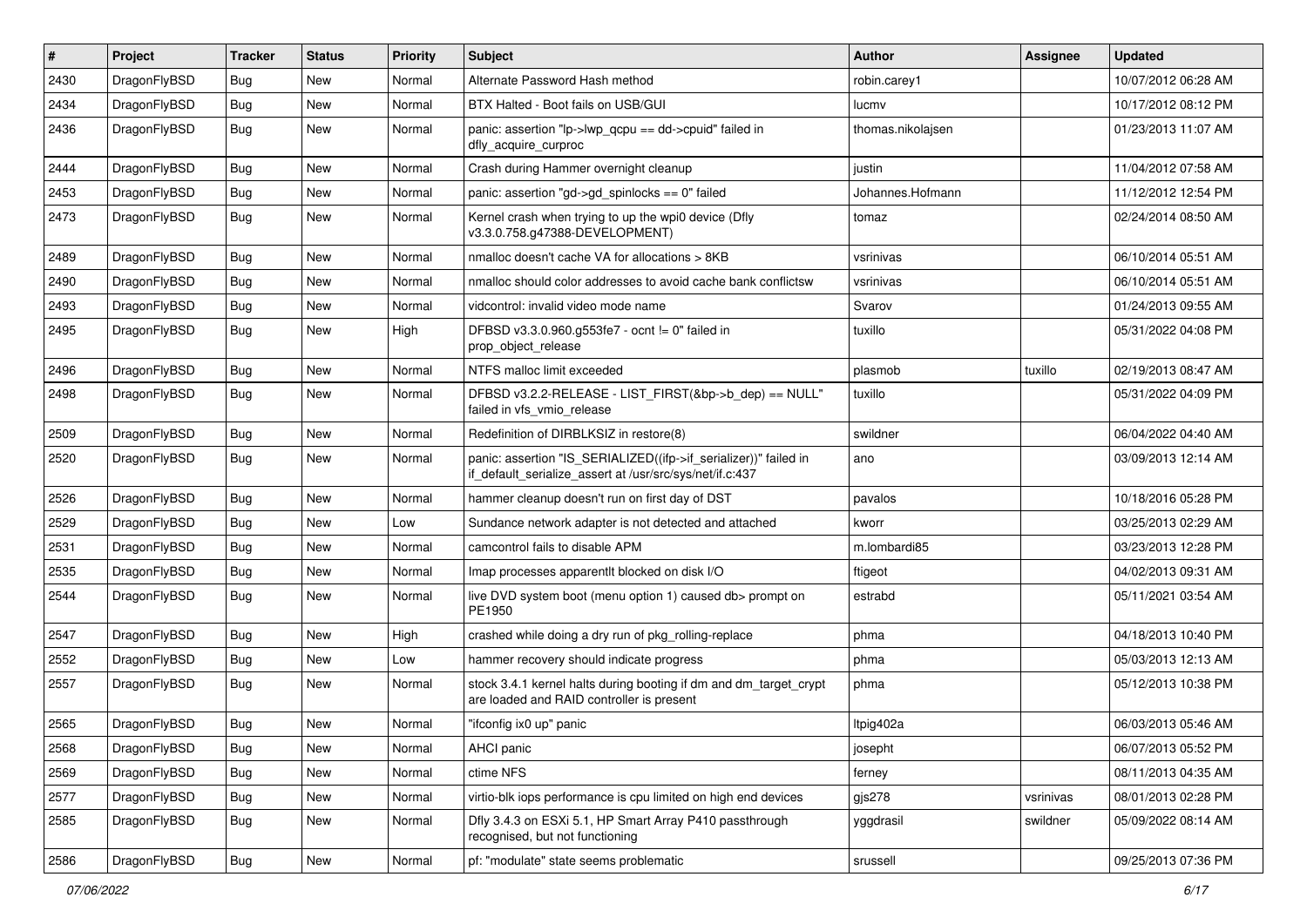| #    | Project      | <b>Tracker</b> | <b>Status</b> | <b>Priority</b> | Subject                                                                                                  | <b>Author</b>     | <b>Assignee</b> | <b>Updated</b>      |
|------|--------------|----------------|---------------|-----------------|----------------------------------------------------------------------------------------------------------|-------------------|-----------------|---------------------|
| 2587 | DragonFlyBSD | <b>Bug</b>     | New           | Normal          | SATA DVD writer not detected by DragonFly                                                                | srussell          |                 | 09/04/2020 08:55 AM |
| 2595 | DragonFlyBSD | <b>Bug</b>     | New           | Normal          | DragonFly 3.4.3 crashes on SUN Blade X6250 with Qlogic ISP 2432<br>FC card                               | Turvamies         |                 | 10/07/2013 11:53 AM |
| 2598 | DragonFlyBSD | Bug            | <b>New</b>    | Normal          | i386 via USB Booting                                                                                     | mbzadegan         |                 | 10/21/2013 02:28 AM |
| 2604 | DragonFlyBSD | Bug            | New           | Normal          | dell laptop does not boot with LATEST                                                                    | isenmann          |                 | 11/20/2013 02:07 AM |
| 2609 | DragonFlyBSD | Bug            | <b>New</b>    | Normal          | master: panic: assertion<br>"LWKT_TOKEN_HELD_ANY(vm_object_token(object))" failed in<br>swp_pager_lookup | thomas.nikolajsen |                 | 11/28/2013 11:36 AM |
| 2611 | DragonFlyBSD | Bug            | <b>New</b>    | Normal          | Change in IP address results in network not working                                                      | phma              |                 | 12/05/2013 07:55 PM |
| 2618 | DragonFlyBSD | Bug            | New           | Normal          | mouse problem on RELEASE-3_6_0                                                                           | FilippoMo         |                 | 12/20/2013 03:26 AM |
| 2619 | DragonFlyBSD | <b>Bug</b>     | New           | Normal          | DragonFly 3.6 can't be installed on a 6TB volume                                                         | ftigeot           |                 | 02/23/2014 11:55 PM |
| 2620 | DragonFlyBSD | <b>Bug</b>     | <b>New</b>    | Normal          | moused problem                                                                                           | FilippoMo         |                 | 12/20/2013 10:32 AM |
| 2621 | DragonFlyBSD | Bug            | <b>New</b>    | Normal          | core dump using cdrom                                                                                    | nonsolosoft       |                 | 12/27/2013 12:43 AM |
| 2622 | DragonFlyBSD | <b>Bug</b>     | <b>New</b>    | Normal          | VAIO FIT15E fn keys support                                                                              | nonsolosoft       |                 | 12/31/2013 01:31 AM |
| 2626 | DragonFlyBSD | Bug            | New           | Normal          | iwn driver drops with error: "firmware error 'iwn_intr: fatal firmware<br>error""                        | rodyaj            |                 | 01/09/2014 05:50 AM |
| 2629 | DragonFlyBSD | Bug            | <b>New</b>    | Normal          | Replace gcc44 with llvm34, clang34, and libc++                                                           | tuxillo           |                 | 06/02/2014 02:30 PM |
| 2630 | DragonFlyBSD | Bug            | New           | Normal          | Bring in latest iconv fixes from FreeBSD10 as well as csmapper<br>updates                                | tuxillo           |                 | 05/11/2021 03:54 AM |
| 2641 | DragonFlyBSD | Bug            | <b>New</b>    | Normal          | Panic when loading natapci as module                                                                     | tuxillo           |                 | 05/11/2021 03:54 AM |
| 2645 | DragonFlyBSD | Bug            | New           | Normal          | panic with dsched fq and ioprio                                                                          | jyoung15          |                 | 02/20/2014 07:29 AM |
| 2647 | DragonFlyBSD | <b>Bug</b>     | New           | Normal          | HAMMER panic on 3.6.0                                                                                    | tuxillo           |                 | 05/11/2021 03:54 AM |
| 2652 | DragonFlyBSD | <b>Bug</b>     | New           | Normal          | 189a0ff3761b47  ix: Implement MSI-X support locks up Lenovo<br>S10 Intel Atom n270                       | davshao           |                 | 05/14/2014 01:55 AM |
| 2657 | DragonFlyBSD | Bug            | <b>New</b>    | High            | Needs acl to migrate our servers                                                                         | ferney            |                 | 03/31/2014 11:37 AM |
| 2674 | DragonFlyBSD | Bug            | <b>New</b>    | Normal          | <b>GPT Support</b>                                                                                       | ftigeot           |                 | 12/28/2015 02:54 PM |
| 2675 | DragonFlyBSD | <b>Bug</b>     | New           | Low             | Ultimate N WiFi Link 5300 get iwn_intr: fatal firmware error on 5GHz                                     | revuwa            |                 | 05/11/2021 04:07 AM |
| 2680 | DragonFlyBSD | <b>Bug</b>     | <b>New</b>    | Low             | boot0cfg update makes box unbootable                                                                     | herrgard          |                 | 06/10/2014 06:02 AM |
| 2687 | DragonFlyBSD | <b>Bug</b>     | New           | Normal          | natacontrol software RAID in installer                                                                   | csmelosky         |                 | 06/22/2014 12:03 PM |
| 2688 | DragonFlyBSD | Bug            | New           | Normal          | 67613368bdda7 Fix wrong checks for U4B presence Asrock Z77M<br>difficulty detecting USB keyboard         | davshao           |                 | 06/28/2014 07:08 PM |
| 2708 | DragonFlyBSD | <b>Bug</b>     | <b>New</b>    | Normal          | unable to send TCP nor UDP on age(4) interface                                                           | dermiste          |                 | 05/11/2021 03:54 AM |
| 2712 | DragonFlyBSD | Bug            | New           | Normal          | connect(2) returns EINVAL when retrying after ECONNREFUSED                                               | jorisgio          |                 | 08/14/2014 05:31 PM |
| 2735 | DragonFlyBSD | Bug            | <b>New</b>    | Urgent          | iwn panics SYSSASSERT                                                                                    | cnb               |                 | 05/11/2021 03:55 AM |
| 2736 | DragonFlyBSD | <b>Bug</b>     | New           | High            | kernel panics on acpi_timer_probe function                                                               | cnb               |                 | 05/11/2021 03:55 AM |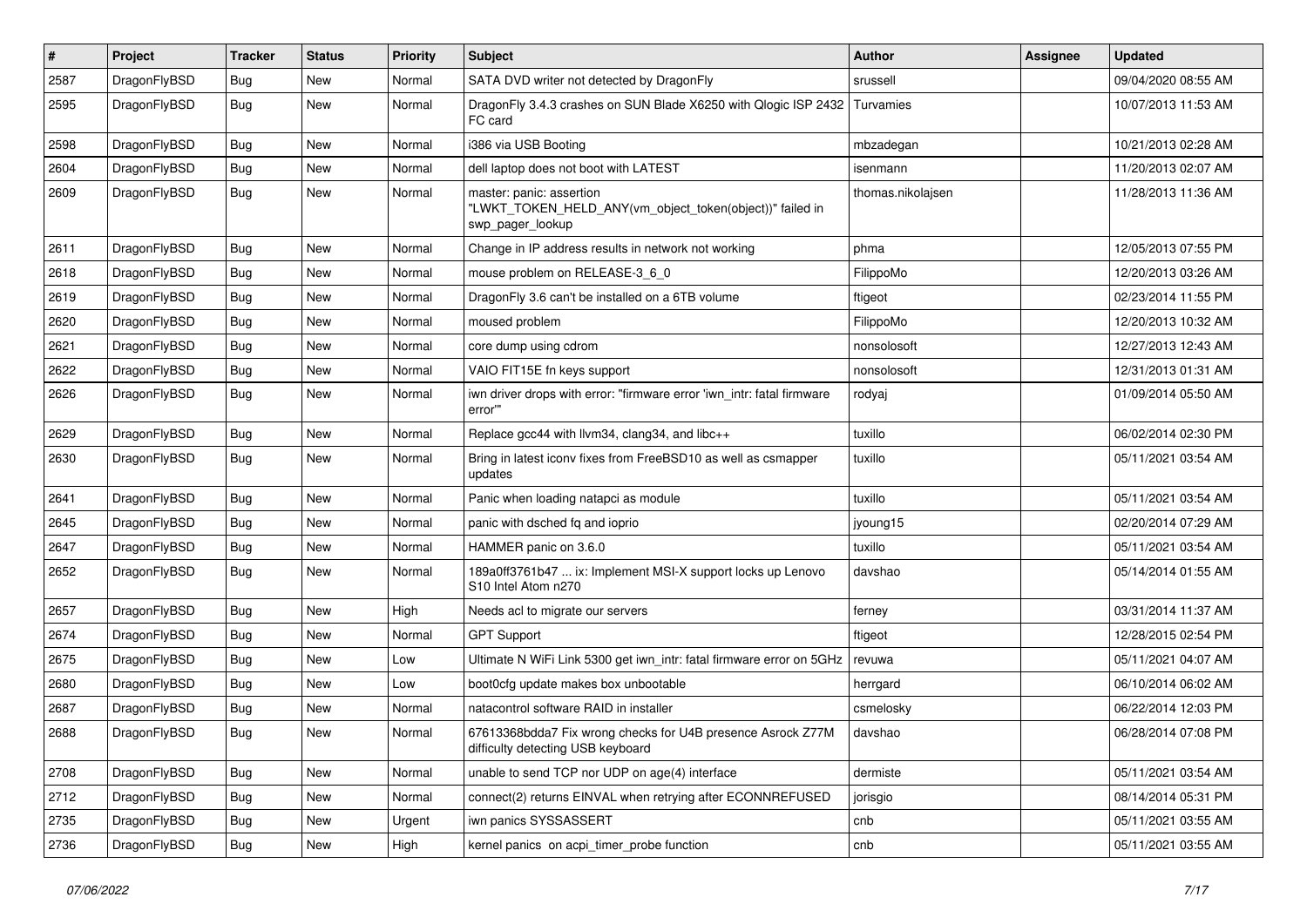| $\#$ | Project      | <b>Tracker</b> | <b>Status</b> | <b>Priority</b> | <b>Subject</b>                                                                                                                                           | <b>Author</b>    | Assignee  | <b>Updated</b>      |
|------|--------------|----------------|---------------|-----------------|----------------------------------------------------------------------------------------------------------------------------------------------------------|------------------|-----------|---------------------|
| 2738 | DragonFlyBSD | Bug            | <b>New</b>    | Normal          | Hammer: Strange behavior when trying to recover old version of<br>moved file                                                                             | roland           |           | 11/20/2014 08:02 AM |
| 2746 | DragonFlyBSD | Bug            | New           | Normal          | some fraction of xterms started from the xmonad window manager<br>get killed with SIGALRM                                                                | isenmann         | profmakx  | 12/28/2014 02:51 AM |
| 2788 | DragonFlyBSD | Bug            | New           | Normal          | ioctl GSLICEINFO: Not working for vnode slice                                                                                                            | mneumann         |           | 02/12/2015 07:49 AM |
| 2790 | DragonFlyBSD | Submit         | New           | Low             | filedesc softrefs increment code factoring                                                                                                               | dclink           |           | 02/21/2015 04:00 AM |
| 2799 | DragonFlyBSD | Bug            | <b>New</b>    | Normal          | Fatal trap 12 caused by moused(8) -p/dev/cual0                                                                                                           | opvalues         |           | 03/04/2015 11:01 PM |
| 2802 | DragonFlyBSD | <b>Bug</b>     | <b>New</b>    | Normal          | USB Wifi urtwn0 crash from cd boot                                                                                                                       | opvalues         |           | 03/10/2015 01:07 AM |
| 2803 | DragonFlyBSD | Bug            | <b>New</b>    | Normal          | HAMMER: Warning: UNDO area too small!                                                                                                                    | ftigeot          |           | 03/11/2015 03:42 PM |
| 2806 | DragonFlyBSD | <b>Bug</b>     | <b>New</b>    | Normal          | failed to configure a link-local address on ath $0$ (errno = 22)                                                                                         | Chingyuan        |           | 05/25/2021 01:00 AM |
| 2808 | DragonFlyBSD | <b>Bug</b>     | <b>New</b>    | Normal          | X freeze by switching between X and VT - results in black screen                                                                                         | lukesky333       |           | 05/11/2021 03:55 AM |
| 2809 | DragonFlyBSD | Bug            | <b>New</b>    | Normal          | hammer mirror-stream                                                                                                                                     | masu             |           | 04/10/2015 12:33 AM |
| 2812 | DragonFlyBSD | Bug            | <b>New</b>    | Normal          | Panic on Intel DE3815TYKHE                                                                                                                               | tmorp            |           | 05/14/2015 03:14 PM |
| 2816 | DragonFlyBSD | Bug            | New           | Normal          | A multitasking process being debugged can get stuck                                                                                                      | phma             |           | 05/19/2015 03:57 AM |
| 2820 | DragonFlyBSD | Bug            | New           | Normal          | TP-Link USB Wi-Fi adapter cannot be reattached to the system                                                                                             | shamaz           |           | 05/22/2015 09:45 PM |
| 2822 | DragonFlyBSD | <b>Bug</b>     | <b>New</b>    | Normal          | USB 3.0 stick throws "reading primary partition table: error<br>accessing offset 000[] for 152" error, while the stick works on any<br>other OS I tested | revuwa           | profmakx  | 06/29/2015 05:56 AM |
| 2825 | DragonFlyBSD | <b>Bug</b>     | New           | High            | 3x dhclient = hanging system (objcache exhausted)                                                                                                        | jaccovonb        | sepherosa | 05/11/2021 03:55 AM |
| 2828 | DragonFlyBSD | Bug            | New           | High            | On AMD APUs and Bulldozer CPUs, the machdep.cpu idle hit<br>sysctl should be 3 by default                                                                | vadaszi          | vadaszi   | 05/11/2021 04:07 AM |
| 2835 | DragonFlyBSD | Bug            | <b>New</b>    | Normal          | /usr/include/c++/5.0/bits/c++locale.h likes<br>POSIX C SOURCE>=200809                                                                                    | davshao          |           | 11/18/2015 03:40 AM |
| 2840 | DragonFlyBSD | <b>Bug</b>     | <b>New</b>    | Normal          | wrong voltage is reported                                                                                                                                | yellowrabbit2010 |           | 09/11/2015 06:09 PM |
| 2852 | DragonFlyBSD | Bug            | New           | Normal          | Hammer File System - hangs on undo during system boot / mount -<br>will not recover on DragonFlyBSD newer than 3.6.0                                     | abale            |           | 05/11/2021 04:07 AM |
| 2857 | DragonFlyBSD | <b>Bug</b>     | <b>New</b>    | Normal          | hammer stalls via bitcoin-qt                                                                                                                             | tkusumi          |           | 11/30/2015 06:52 AM |
| 2858 | DragonFlyBSD | Bug            | New           | Low             | Installer "Local or UTC" question should have "No" selected by<br>default.                                                                               | cgag             |           | 12/02/2015 01:18 PM |
| 2859 | DragonFlyBSD | <b>Bug</b>     | New           | Low             | Installer configuration menu always highlights "Select timezone", no<br>matter which step was last completed.                                            | cgag             |           | 12/02/2015 01:54 PM |
| 2863 | DragonFlyBSD | <b>Bug</b>     | <b>New</b>    | Normal          | HAMMER synch tid is zero                                                                                                                                 | shamaz           |           | 12/12/2015 11:24 PM |
| 2870 | DragonFlyBSD | Bug            | New           | High            | Broken text and icons when glamor acceleration is used                                                                                                   | 375gnu           | ftigeot   | 01/31/2016 12:13 AM |
| 2874 | DragonFlyBSD | Bug            | New           | Normal          | make world DESTDIR=/emptydir fails                                                                                                                       | pascii           |           | 12/25/2015 07:04 AM |
| 2877 | DragonFlyBSD | Bug            | <b>New</b>    | Low             | sed fails when working with UTF-8 locale and non-UTF symbols                                                                                             | arcade@b1t.name  |           | 12/30/2015 11:20 AM |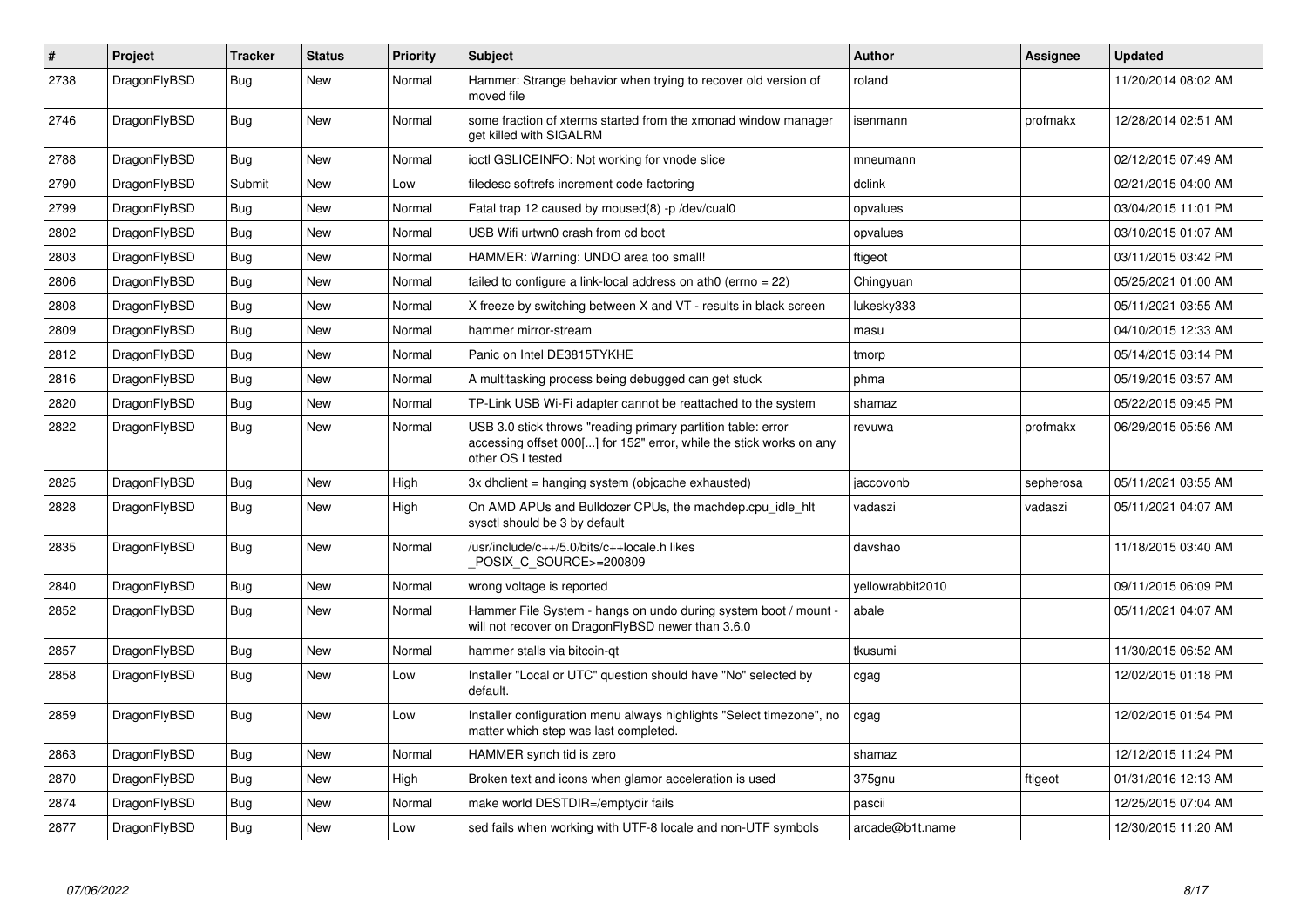| $\#$ | Project      | <b>Tracker</b> | <b>Status</b> | <b>Priority</b> | Subject                                                                                                 | <b>Author</b>   | Assignee | <b>Updated</b>      |
|------|--------------|----------------|---------------|-----------------|---------------------------------------------------------------------------------------------------------|-----------------|----------|---------------------|
| 2878 | DragonFlyBSD | <b>Bug</b>     | New           | Low             | [fix] CCVER problem when using clang and cpu extensions<br>(intrinsics)                                 | arcade@b1t.name |          | 06/24/2016 04:25 AM |
| 2881 | DragonFlyBSD | <b>Bug</b>     | New           | Normal          | Pulseaudio hangs/resets system when starting X11                                                        | mneumann        |          | 01/09/2016 03:08 AM |
| 2882 | DragonFlyBSD | <b>Bug</b>     | New           | Low             | bridge sends packets from individual interfaces                                                         | arcade@b1t.name |          | 01/09/2016 12:43 PM |
| 2886 | DragonFlyBSD | <b>Bug</b>     | New           | Normal          | dragonfly mail agent: sending a testmail causes high system load                                        | worf            |          | 02/05/2016 05:53 AM |
| 2887 | DragonFlyBSD | <b>Bug</b>     | New           | Low             | Missing extattr_namespace_to_string and<br>extattr_string_to_namespace functions                        | rubenk          |          | 02/06/2016 05:09 AM |
| 2890 | DragonFlyBSD | <b>Bug</b>     | New           | Normal          | not able to boot usb installer on Toshiba Chromebook 2                                                  | johnnywhishbone |          | 02/22/2016 03:42 AM |
| 2891 | DragonFlyBSD | <b>Bug</b>     | New           | Normal          | Kernel panic in IEEE802.11 related code                                                                 | shamaz          |          | 05/29/2016 05:49 PM |
| 2892 | DragonFlyBSD | Bug            | <b>New</b>    | Normal          | swap_pager:indefinite wait bufferf error                                                                | <b>Ihmwzy</b>   |          | 02/21/2016 10:32 PM |
| 2898 | DragonFlyBSD | <b>Bug</b>     | New           | Normal          | <b>HAMMER</b> panic                                                                                     | pavalos         |          | 11/03/2018 07:05 AM |
| 2915 | DragonFlyBSD | <b>Bug</b>     | New           | High            | Hammer mirror-copy problem                                                                              | t dfbsd         |          | 08/25/2016 05:28 AM |
| 2917 | DragonFlyBSD | Bug            | New           | Normal          | da8: reading primary partition table: error accessing offset<br>000000000000 for 512                    | liweitianux     |          | 05/11/2021 08:43 PM |
| 2921 | DragonFlyBSD | Submit         | New           | Normal          | Allow moused to accept userland mouse events                                                            | tautolog        |          | 05/11/2021 04:08 AM |
| 2924 | DragonFlyBSD | <b>Bug</b>     | <b>New</b>    | Normal          | cat -v fails to tag characters in extended table with M- prefix with<br>some locales                    | sevan           |          | 07/11/2016 07:18 AM |
| 2930 | DragonFlyBSD | Bug            | <b>New</b>    | High            | 'objcache' causes panic during 'nfs_readdir'                                                            | tofergus        |          | 07/26/2016 01:09 PM |
| 2931 | DragonFlyBSD | <b>Bug</b>     | New           | Low             | 'gdb' of 'vkernel' unable to print backtrace                                                            | tofergus        |          | 07/26/2016 01:51 PM |
| 2933 | DragonFlyBSD | Submit         | New           | Normal          | Remove unix domain socket support from cat(1)                                                           | sevan           |          | 08/01/2016 08:10 PM |
| 2936 | DragonFlyBSD | <b>Bug</b>     | New           | Normal          | loader.efi crashes while loading kernel                                                                 | spaceille       |          | 08/20/2016 06:17 AM |
| 2970 | DragonFlyBSD | <b>Bug</b>     | <b>New</b>    | Normal          | kernel 4.7: "Is -l" causes panic on UDF filesystem: "bgetvp -<br>overlapping buffer"                    | peeter          |          | 12/21/2016 02:46 AM |
| 2972 | DragonFlyBSD | <b>Bug</b>     | New           | Normal          | ipfw3 "deny to me" does not work correctly                                                              | mneumann        |          | 12/27/2016 12:11 PM |
| 2994 | DragonFlyBSD | <b>Bug</b>     | New           | Normal          | Intermittent boot hangs after git: hammer - HAMMER Version 7                                            | davshao         |          | 03/30/2017 02:06 PM |
| 3006 | DragonFlyBSD | <b>Bug</b>     | New           | Normal          | boot0cfg: panic in kern_udev.c in function _udev_dict_set_cstr when<br>installing in VirtualBox         | MichiGreat      |          | 04/01/2017 02:22 PM |
| 3018 | DragonFlyBSD | <b>Bug</b>     | New           | Normal          | sys/bus/u4b/wlan/if_run.c:5464]: (style) Redundant condition                                            | dcb             |          | 04/11/2017 11:26 AM |
| 3022 | DragonFlyBSD | <b>Bug</b>     | New           | Normal          | sys/dev/netif/ath/ath/if_ath.c:2142: strange bitmask?                                                   | dcb             |          | 04/11/2017 11:49 AM |
| 3024 | DragonFlyBSD | Bug            | <b>New</b>    | Low             | sys/dev/netif/wi/if_wi.c:1090]: (style) Redundant condition                                             | dcb             |          | 04/11/2017 11:56 AM |
| 3025 | DragonFlyBSD | <b>Bug</b>     | New           | Normal          | sys/dev/powermng/powernow/powernow.c:284: bad comparison?                                               | dcb             |          | 09/23/2017 07:45 AM |
| 3029 | DragonFlyBSD | <b>Bug</b>     | New           | Normal          | Running DflyBSD 4.8 on FreeBSD bhyve as a guest                                                         | iron            |          | 05/13/2022 04:33 AM |
| 3035 | DragonFlyBSD | <b>Bug</b>     | New           | Normal          | panic: assertion "cpu >= 0 && cpu < ncpus" failed in netisr_cpuport<br>at /usr/src/sys/net/netisr2.h:87 | masu            |          | 05/11/2017 01:24 AM |
| 3036 | DragonFlyBSD | <b>Bug</b>     | New           | Normal          | panic in icmp_redirect_start() ASSERT_IN_NETISR(0)                                                      | tautolog        |          | 05/11/2017 07:27 PM |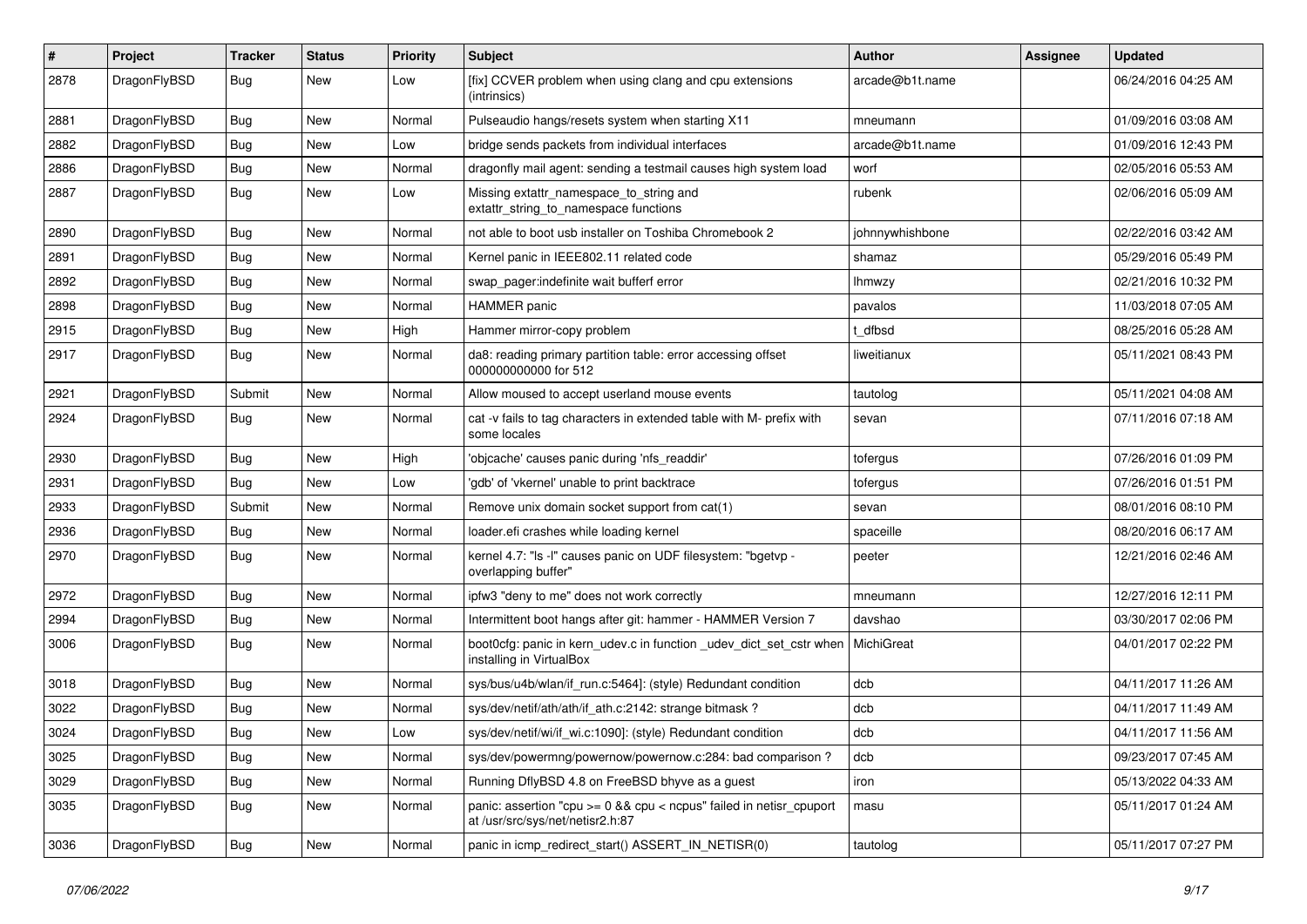| $\pmb{\#}$ | <b>Project</b> | <b>Tracker</b> | <b>Status</b> | <b>Priority</b> | <b>Subject</b>                                                                                | <b>Author</b>          | Assignee | <b>Updated</b>      |
|------------|----------------|----------------|---------------|-----------------|-----------------------------------------------------------------------------------------------|------------------------|----------|---------------------|
| 3041       | DragonFlyBSD   | Submit         | <b>New</b>    | Normal          | firmware: Remove embedding of multiple images in one module.                                  | Anonymous              |          | 12/25/2020 02:15 AM |
| 3047       | DragonFlyBSD   | Bug            | <b>New</b>    | Normal          | <b>HAMMER</b> critical write error                                                            | samuel                 |          | 06/19/2019 09:50 AM |
| 3049       | DragonFlyBSD   | Bug            | New           | Normal          | panic DragonFly v4.8.1-RELEASE by mounting a malformed<br>msdosfs image [12.128]              | open.source@ribose.com |          | 08/14/2017 02:53 AM |
| 3051       | DragonFlyBSD   | <b>Bug</b>     | <b>New</b>    | Normal          | panic DragonFly v4.8.1-RELEASE by mounting a malformed NTFS<br>image [12.000]                 | open.source@ribose.com |          | 08/14/2017 03:20 AM |
| 3052       | DragonFlyBSD   | Bug            | <b>New</b>    | Normal          | panic DragonFly v4.8.1-RELEASE by mounting a malformed NTFS<br>image [64.000]                 | open.source@ribose.com |          | 08/14/2017 03:22 AM |
| 3076       | DragonFlyBSD   | Bug            | <b>New</b>    | Normal          | sys/dev/netif/ig hal/e1000 ich8lan.c:1594: sanity checking mixup?                             | dcb                    |          | 10/11/2017 01:58 AM |
| 3101       | DragonFlyBSD   | Bug            | New           | Low             | PFI CGI install not working in dragonflybsd 5.0.1 USB install                                 | bnegre82               |          | 05/11/2021 04:14 AM |
| 3107       | DragonFlyBSD   | Bug            | <b>New</b>    | Low             | ACPI interrupt storm when loading i915 on Lenovo T460                                         | oyvinht                |          | 07/15/2020 07:01 AM |
| 3110       | DragonFlyBSD   | <b>Bug</b>     | <b>New</b>    | Normal          | crash with ipfw3 under load                                                                   | bnegre82               |          | 12/09/2017 06:22 AM |
| 3116       | DragonFlyBSD   | Bug            | New           | Normal          | da0 detects on very big volume if to remove usb install stick and<br>reboot on Intel NUC5PPYH | dpostolov              |          | 01/07/2018 09:40 PM |
| 3117       | DragonFlyBSD   | Bug            | <b>New</b>    | Normal          | Problem with colours if "intel" video-driver used                                             | dpostolov              |          | 01/07/2018 11:35 PM |
| 3120       | DragonFlyBSD   | Bug            | <b>New</b>    | Normal          | Intel AC 8260 firmware does not load                                                          | Vintodrimmer           |          | 08/28/2018 03:30 AM |
| 3124       | DragonFlyBSD   | Bug            | <b>New</b>    | High            | DragonFlyBSD 5.0.2 with Hammer2 with UEFI install doesn't boot                                | wiesl                  |          | 06/18/2019 05:07 AM |
| 3129       | DragonFlyBSD   | <b>Bug</b>     | <b>New</b>    | High            | Kernel panic with 5.2.0 on A2SDi-4C-HLN4F                                                     | stateless              |          | 04/24/2018 12:50 AM |
| 3132       | DragonFlyBSD   | <b>Bug</b>     | <b>New</b>    | Low             | unifdef mined                                                                                 | bcallah                |          | 04/26/2018 08:34 PM |
| 3134       | DragonFlyBSD   | Bug            | <b>New</b>    | Normal          | RFC 3021 (/31 networks) appear to be unsupported                                              | jailbird               |          | 05/16/2018 11:03 PM |
| 3135       | DragonFlyBSD   | Submit         | <b>New</b>    | Normal          | Add EVFILT_RECV and EVFILT_SEND                                                               | tautolog               |          | 05/25/2018 09:59 PM |
| 3139       | DragonFlyBSD   | Bug            | <b>New</b>    | Normal          | USB Mouse Does Not Work in DragonflyBSD guest on VirtualBox                                   | chiguy1256             |          | 06/24/2018 10:14 PM |
| 3141       | DragonFlyBSD   | Bug            | New           | Normal          | dhclient blocks boot process                                                                  | rowo                   |          | 12/16/2018 11:01 AM |
| 3142       | DragonFlyBSD   | Submit         | <b>New</b>    | Normal          | lib/libdmsg: Unbreak using new API EVP CIPHER CTX new()                                       | tkusumi                |          | 07/08/2018 04:18 AM |
| 3143       | DragonFlyBSD   | Bug            | <b>New</b>    | Normal          | assertion "0" failed in hammer2_inode_xop_chain_sync                                          | cbin                   |          | 07/18/2018 12:50 PM |
| 3147       | DragonFlyBSD   | Submit         | <b>New</b>    | Normal          | Enable headless installation                                                                  | ddegroot               |          | 10/09/2018 01:25 PM |
| 3154       | DragonFlyBSD   | Submit         | <b>New</b>    | Normal          | Update serial handling in bootloader                                                          | ddegroot               | dillon   | 11/06/2018 11:21 PM |
| 3157       | DragonFlyBSD   | Bug            | <b>New</b>    | Normal          | TP-Link UE300 not working in 5.2-RELEASE                                                      | tuxillo                |          | 11/15/2018 02:08 PM |
| 3165       | DragonFlyBSD   | Bug            | <b>New</b>    | Normal          | Looping at boot time                                                                          | gop                    |          | 12/28/2018 01:04 PM |
| 3170       | DragonFlyBSD   | <b>Bug</b>     | <b>New</b>    | Normal          | repeatable nfsd crash                                                                         | tse                    |          | 06/11/2020 05:52 AM |
| 3184       | DragonFlyBSD   | Bug            | <b>New</b>    | Normal          | tsleep(9) return value when PCATCH specified                                                  | tkusumi                |          | 04/03/2019 06:49 AM |
| 3189       | DragonFlyBSD   | Bug            | New           | Normal          | Allow DragonFly Mail Agent to accept an alternate config via<br>command line switch           | iang                   |          | 08/16/2021 12:42 AM |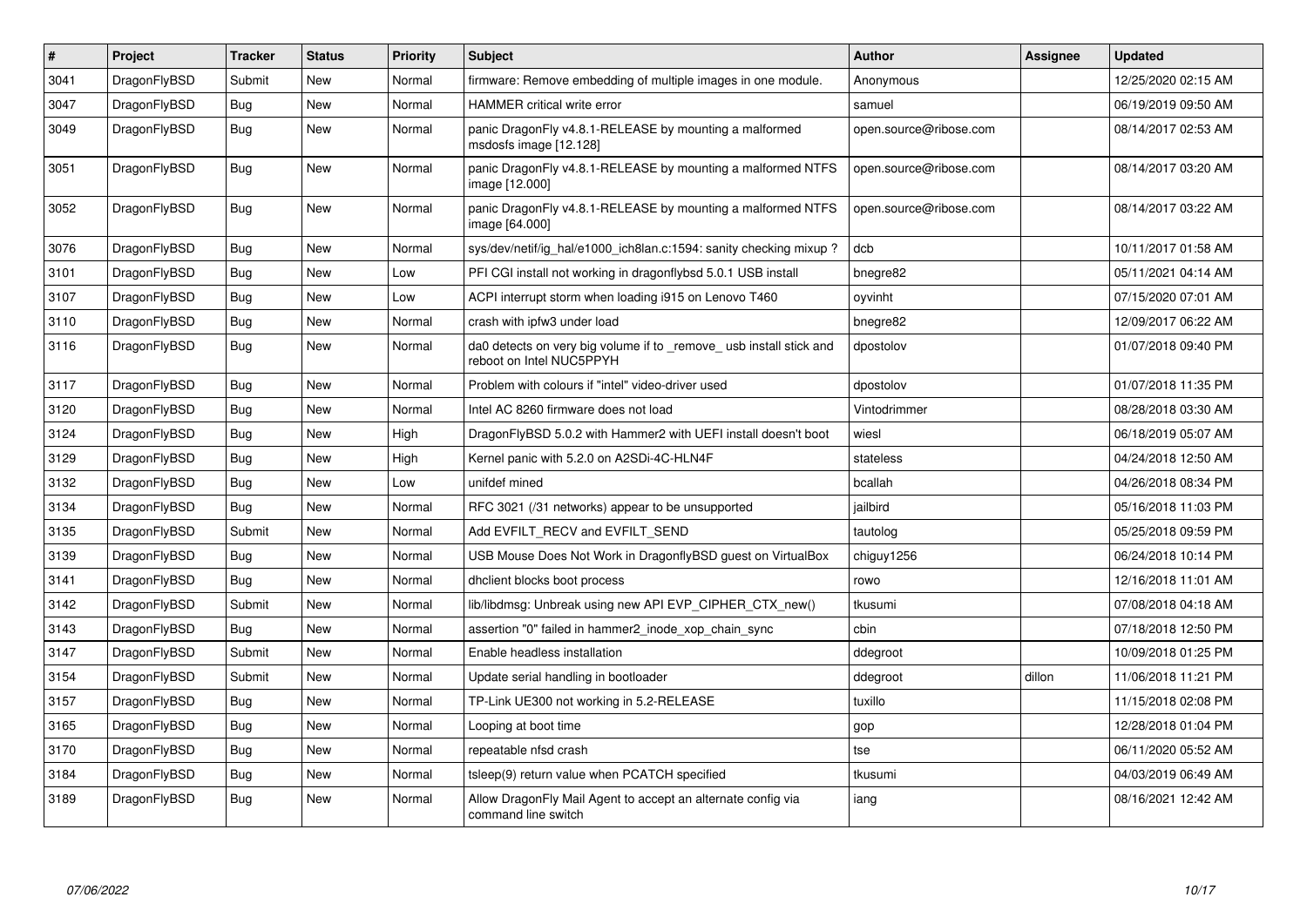| $\sharp$ | Project      | <b>Tracker</b> | <b>Status</b> | <b>Priority</b> | Subject                                                                                                                                                     | Author            | Assignee | <b>Updated</b>      |
|----------|--------------|----------------|---------------|-----------------|-------------------------------------------------------------------------------------------------------------------------------------------------------------|-------------------|----------|---------------------|
| 3194     | DragonFlyBSD | Bug            | <b>New</b>    | High            | Hammer kernel crash on mirror-stream of PFS after upgrade<br>(assertion "cursor->flags &<br>HAMMER_CURSOR_ITERATE_CHECK" failed in<br>hammer_btree_iterate) | Anonymous         |          | 06/29/2019 01:32 PM |
| 3196     | DragonFlyBSD | Bug            | <b>New</b>    | Normal          | test issue after redmine upgrade (2)                                                                                                                        | tuxillo           |          | 07/05/2019 04:33 AM |
| 3197     | DragonFlyBSD | <b>Bug</b>     | <b>New</b>    | Normal          | DragonFly upgrades                                                                                                                                          | tse               |          | 04/18/2020 04:18 PM |
| 3199     | DragonFlyBSD | Bug            | New           | Normal          | PFS label not found panic                                                                                                                                   | tse               |          | 08/21/2019 03:51 AM |
| 3201     | DragonFlyBSD | Submit         | <b>New</b>    | Normal          | Fixes make search display                                                                                                                                   | htse              |          | 08/20/2021 04:02 PM |
| 3206     | DragonFlyBSD | Submit         | New           | Normal          | update psm/kbd to FreeBSD 12.0 code                                                                                                                         | htse              |          | 10/05/2019 03:49 PM |
| 3208     | DragonFlyBSD | Bug            | <b>New</b>    | Normal          | Crash related to nfsd                                                                                                                                       | tse               |          | 06/11/2020 05:52 AM |
| 3209     | DragonFlyBSD | <b>Bug</b>     | <b>New</b>    | Normal          | svc has some minor bugs                                                                                                                                     | arcade@b1t.name   |          | 10/24/2019 09:08 AM |
| 3215     | DragonFlyBSD | <b>Bug</b>     | <b>New</b>    | Normal          | Hang in tcdrain(3) after write(3)                                                                                                                           | noloader          |          | 11/25/2019 03:08 PM |
| 3217     | DragonFlyBSD | Bug            | <b>New</b>    | Normal          | rescue tools: make install fails if rescue folder doesn't exist                                                                                             | t_dfbsd           |          | 11/27/2019 08:16 PM |
| 3218     | DragonFlyBSD | <b>Bug</b>     | New           | Normal          | Kernel panics are not sent to comconsole when booted over EFI                                                                                               | mqudsi            |          | 12/02/2019 08:52 PM |
| 3219     | DragonFlyBSD | Bug            | <b>New</b>    | Normal          | x11/xorg port can not be build                                                                                                                              | <b>UlasSAYGIN</b> |          | 03/31/2020 08:57 AM |
| 3222     | DragonFlyBSD | <b>Bug</b>     | New           | Normal          | gcc - undefined reference to '_atomic_load' (missing libatomic?)                                                                                            | mneumann          |          | 02/08/2020 02:45 AM |
| 3224     | DragonFlyBSD | <b>Bug</b>     | <b>New</b>    | Normal          | Kernel panic when trying to ping6                                                                                                                           | zhtw              |          | 03/08/2020 08:55 AM |
| 3225     | DragonFlyBSD | Bug            | <b>New</b>    | Normal          | nfsd freeze when using qemu                                                                                                                                 | tse               |          | 03/17/2020 11:52 AM |
| 3226     | DragonFlyBSD | <b>Bug</b>     | <b>New</b>    | Normal          | Xorg freezes in vm: thread stuck in "objtrm1"                                                                                                               | peeter            |          | 04/08/2020 02:10 AM |
| 3227     | DragonFlyBSD | Submit         | <b>New</b>    | Normal          | Add HAMMER2 instructions in the installation medium README                                                                                                  | daftaupe          |          | 03/26/2020 03:34 PM |
| 3228     | DragonFlyBSD | <b>Bug</b>     | <b>New</b>    | Low             | pfi_kif_unref: state refcount <= 0 in dmesg                                                                                                                 | justin            |          | 03/05/2021 06:39 AM |
| 3231     | DragonFlyBSD | Bug            | New           | Normal          | wifi drops on 5.8                                                                                                                                           | tse               |          | 04/06/2020 05:08 AM |
| 3235     | DragonFlyBSD | Bug            | <b>New</b>    | Normal          | Kernel panic in devfs_vnops.c                                                                                                                               | mneumann          |          | 04/28/2020 07:00 AM |
| 3238     | DragonFlyBSD | <b>Bug</b>     | <b>New</b>    | Normal          | race conditions when printing from vkernel console                                                                                                          | piecuch           |          | 05/19/2020 02:50 PM |
| 3239     | DragonFlyBSD | <b>Bug</b>     | New           | Normal          | unable to SIGKILL glitched emacs                                                                                                                            | piecuch           |          | 05/26/2020 03:30 AM |
| 3240     | DragonFlyBSD | Bug            | <b>New</b>    | High            | compile error because of openssl with /usr/dports/security/rhash for<br>mysql 8 install                                                                     | <b>UlasSAYGIN</b> |          | 06/04/2020 08:05 AM |
| 3243     | DragonFlyBSD | <b>Bug</b>     | <b>New</b>    | Normal          | SMART status not reported properly for SSD disks                                                                                                            | daftaupe          |          | 09/09/2020 11:03 PM |
| 3245     | DragonFlyBSD | Bug            | <b>New</b>    | Normal          | panic: free: guard1x fail, i915 load from loader.conf                                                                                                       | polachok          |          | 08/21/2020 10:36 AM |
| 3246     | DragonFlyBSD | <b>Bug</b>     | New           | Normal          | HAMMER2 unable to handle ENOSPC properly                                                                                                                    | tkusumi           |          | 09/04/2020 11:11 AM |
| 3247     | DragonFlyBSD | <b>Bug</b>     | New           | Normal          | Kernel panic doing nothing much                                                                                                                             | phma              |          | 09/12/2020 11:40 PM |
| 3249     | DragonFlyBSD | <b>Bug</b>     | New           | Normal          | HAMMER2 fsync(2) not working properly                                                                                                                       | tkusumi           |          | 09/21/2020 07:07 AM |
| 3252     | DragonFlyBSD | <b>Bug</b>     | New           | Normal          | tcsetattr/tcgetattr set errno incorrectly on non-TTY                                                                                                        | tonyc             |          | 10/26/2020 09:34 PM |
| 3266     | DragonFlyBSD | <b>Bug</b>     | New           | High            | Filesystems broken due to "KKASSERT(count &<br>TOK_COUNTMASK);"                                                                                             | tkusumi           |          | 03/15/2021 01:21 PM |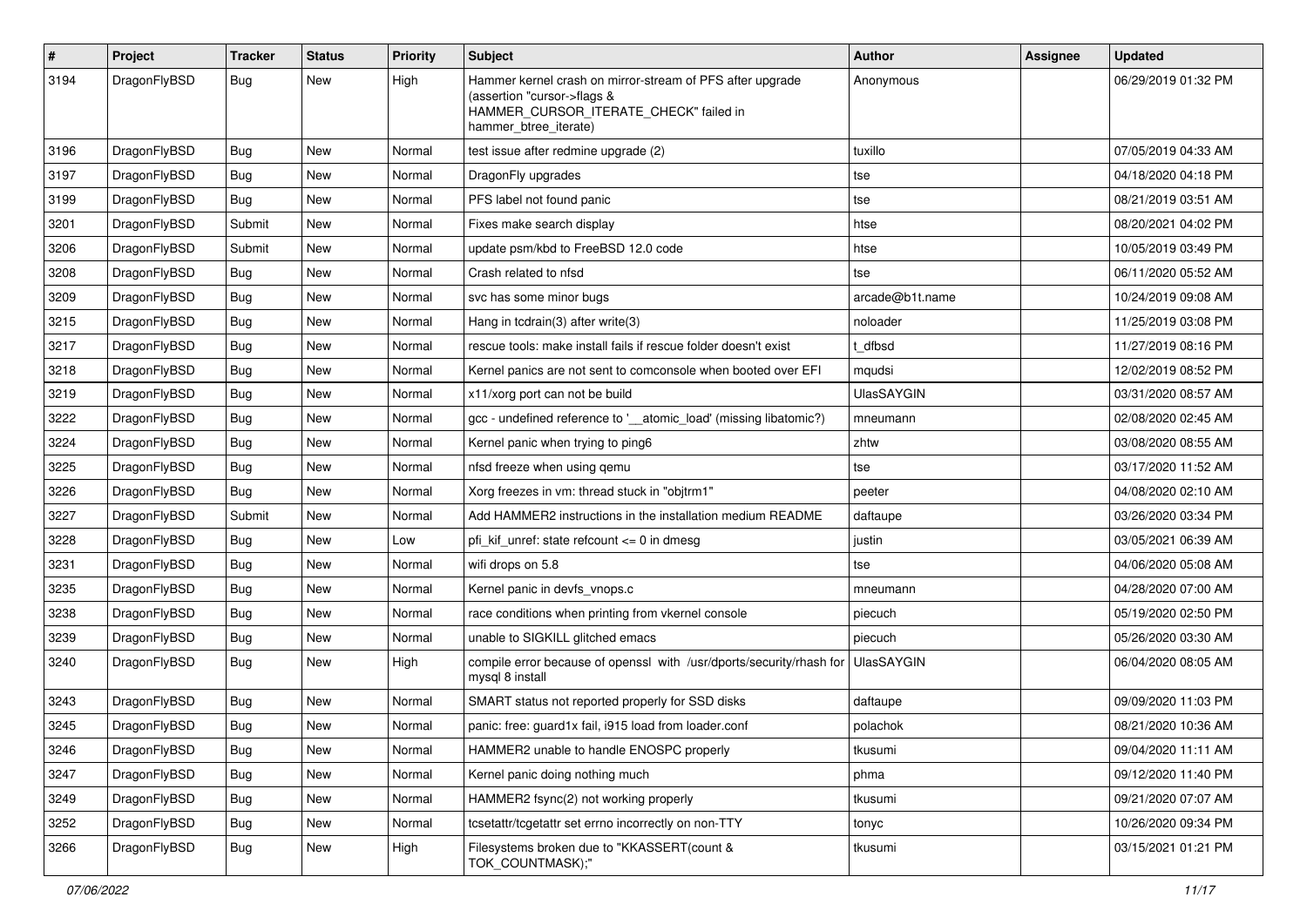| $\sharp$ | Project      | <b>Tracker</b> | <b>Status</b> | <b>Priority</b> | Subject                                                                                                   | Author             | Assignee  | <b>Updated</b>      |
|----------|--------------|----------------|---------------|-----------------|-----------------------------------------------------------------------------------------------------------|--------------------|-----------|---------------------|
| 3276     | DragonFlyBSD | Submit         | <b>New</b>    | Normal          | Add option controlling whether gpt expand expands the last partition<br>(needs testing)                   | falsifian          |           | 07/10/2021 03:35 AM |
| 3278     | DragonFlyBSD | Bug            | <b>New</b>    | Normal          | Second screen image is distorted                                                                          | arcade@b1t.name    |           | 07/10/2021 03:36 AM |
| 3280     | DragonFlyBSD | <b>Bug</b>     | New           | Normal          | KMS console and i915(4) not working in 6.0                                                                | cmusser            |           | 07/10/2021 03:35 AM |
| 3281     | DragonFlyBSD | <b>Bug</b>     | <b>New</b>    | Normal          | Crash after leaving unattended for a while                                                                | bhaible            |           | 07/10/2021 03:32 AM |
| 3282     | DragonFlyBSD | <b>Bug</b>     | <b>New</b>    | Normal          | unexpected errno value from fopen()                                                                       | bhaible            |           | 07/10/2021 03:34 AM |
| 3283     | DragonFlyBSD | <b>Bug</b>     | <b>New</b>    | Normal          | mknodat() cannot create FIFOs                                                                             | bhaible            |           | 07/10/2021 03:34 AM |
| 3284     | DragonFlyBSD | <b>Bug</b>     | <b>New</b>    | Normal          | Wrong towlower() result for U+038A                                                                        | bhaible            |           | 07/10/2021 03:34 AM |
| 3298     | DragonFlyBSD | Bug            | New           | Normal          | Running "w" and having logged in via XDM through VNC, "w" prints<br>an extra error message                | piecuch            |           | 10/25/2021 09:16 AM |
| 3300     | DragonFlyBSD | Bug            | <b>New</b>    | Normal          | Running Xvnc from TigerVNC package through the INETD daemon<br>in TCP WAIT mode fails hard                | adrian             |           | 01/08/2022 04:25 AM |
| 3301     | DragonFlyBSD | <b>Bug</b>     | <b>New</b>    | Normal          | Gkrellm from the packages is not showing logged in users in main<br>window, logged in users always $== 0$ | adrian             |           | 01/08/2022 04:24 AM |
| 3302     | DragonFlyBSD | Bug            | <b>New</b>    | Normal          | Will not boot on System76 Lemur Pro (lemp10)                                                              | piecuch            |           | 11/03/2021 10:21 AM |
| 3311     | DragonFlyBSD | <b>Bug</b>     | New           | Low             | TrueCrypt support may cause kernel crash                                                                  | arcade@b1t.name    |           | 04/29/2022 06:19 AM |
| 3312     | DragonFlyBSD | Submit         | New           | Normal          | hammer2: redundant chain modify after chain creation                                                      | tkusumi            |           | 05/15/2022 01:35 PM |
| 3313     | DragonFlyBSD | <b>Bug</b>     | New           | Normal          | Can't boot from my live USB at all. The kernel loading process<br>hangs.                                  | rempas             |           | 06/03/2022 12:16 AM |
| 3314     | DragonFlyBSD | <b>Bug</b>     | <b>New</b>    | Normal          | Bring virtio_console(4) from FreeBSD                                                                      | tuxillo            | tuxillo   | 05/29/2022 08:24 AM |
| 3316     | DragonFlyBSD | <b>Bug</b>     | <b>New</b>    | Normal          | hammer2_dirent_create() allows creating >1 dirents with the same<br>name                                  | tkusumi            |           | 06/05/2022 12:35 PM |
| 3319     | DragonFlyBSD | <b>Bug</b>     | New           | Normal          | setproctitle() calls can change effect of later setproctitle() calls                                      | tonyc              |           | 06/29/2022 06:10 PM |
| 168      | DragonFlyBSD | <b>Bug</b>     | In Progress   | Normal          | Livelocked limit engaged while trying to setup IPW wireless                                               | mschacht           | sepherosa | 05/11/2021 04:05 AM |
| 331      | DragonFlyBSD | <b>Bug</b>     | In Progress   | Normal          | ftpsesame (aka Bridging S01E03)                                                                           | bastyaelvtars      |           | 03/09/2013 12:28 PM |
| 604      | DragonFlyBSD | Bug            | In Progress   | Normal          | 1.8.1-RELEASE - clock runs fast on mainboard ASUS P5A-B                                                   | yeti               |           | 05/11/2021 03:55 AM |
| 725      | DragonFlyBSD | <b>Bug</b>     | In Progress   | Low             | 'make distribution' fails w/'ro' /usr/obj                                                                 | c.turner           |           | 03/09/2013 01:01 PM |
| 742      | DragonFlyBSD | Bug            | In Progress   | Normal          | umount problems with multiple mounts                                                                      | corecode           | tuxillo   | 06/25/2022 04:02 AM |
| 781      | DragonFlyBSD | Bug            | In Progress   | Normal          | fdisk uses wrong geometry on usb flash drives                                                             | corecode           | tuxillo   | 05/11/2021 03:50 AM |
| 884      | DragonFlyBSD | Bug            | In Progress   | High            | Performance/memory problems under filesystem IO load                                                      | hasso              |           | 05/11/2021 03:50 AM |
| 998      | DragonFlyBSD | Bug            | In Progress   | Normal          | Unconfiguring a vn while it is mounted                                                                    | rumcic             | tuxillo   | 05/11/2021 04:00 AM |
| 1030     | DragonFlyBSD | Bug            | In Progress   | Normal          | msdosfs umount panic                                                                                      | corecode           | tuxillo   | 05/11/2021 03:51 AM |
| 1148     | DragonFlyBSD | <b>Bug</b>     | In Progress   | Low             | BCM4311 wireless network adapter detected but not functional                                              | archimedes.gaviola |           | 05/11/2021 04:00 AM |
| 1181     | DragonFlyBSD | Bug            | In Progress   | Normal          | ACX111 panic                                                                                              | elekktretterr      |           | 05/11/2021 04:00 AM |
| 1218     | DragonFlyBSD | <b>Bug</b>     | In Progress   | Normal          | panic: assertion: $error == 0$ in hammer start transaction                                                | rumcic             |           | 05/11/2021 04:00 AM |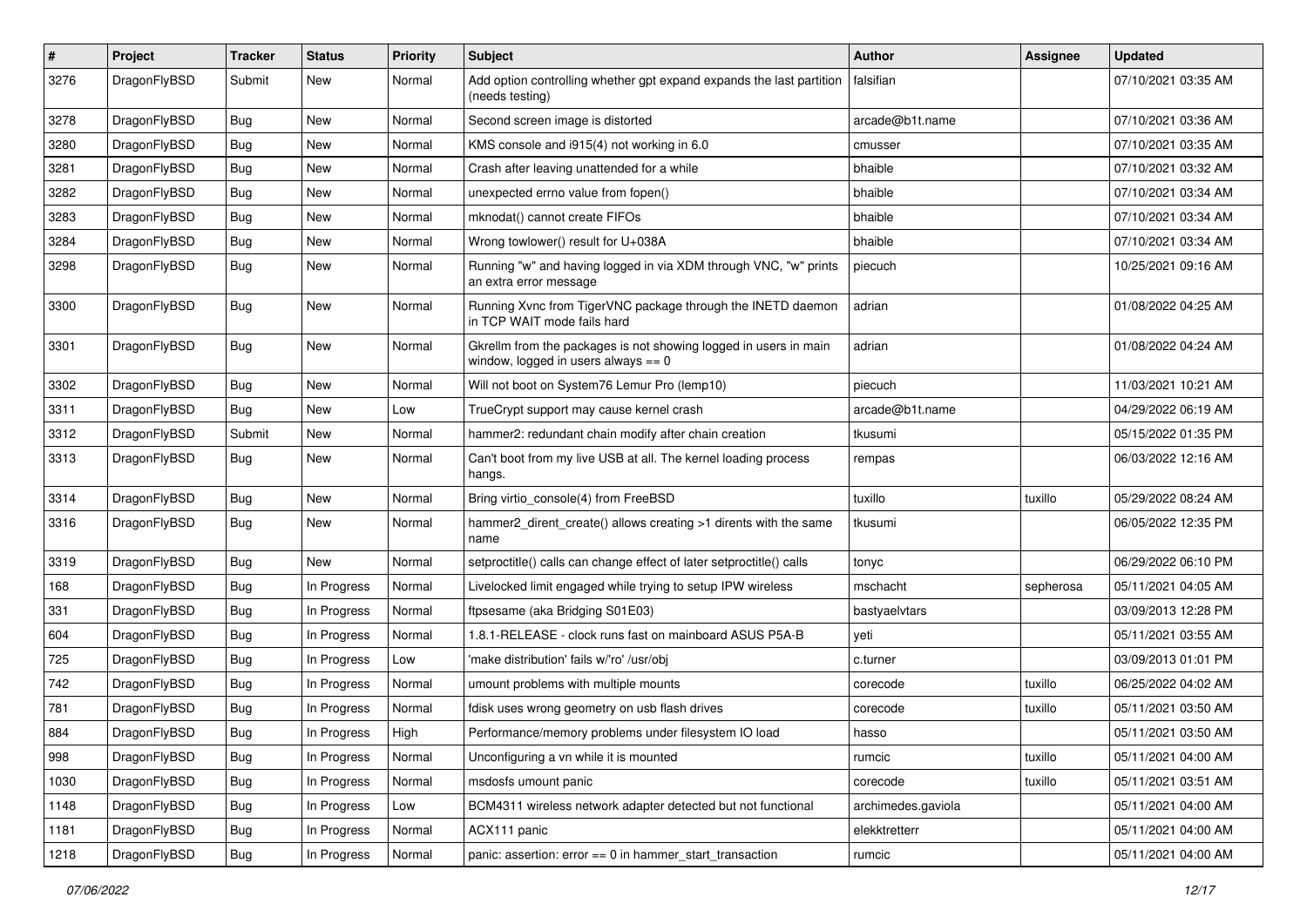| #    | Project      | <b>Tracker</b> | <b>Status</b> | <b>Priority</b> | <b>Subject</b>                                                                            | <b>Author</b>     | <b>Assignee</b> | <b>Updated</b>      |
|------|--------------|----------------|---------------|-----------------|-------------------------------------------------------------------------------------------|-------------------|-----------------|---------------------|
| 1302 | DragonFlyBSD | <b>Bug</b>     | In Progress   | Normal          | Checkpoint regression?                                                                    | sjg               | sjg             | 07/10/2013 05:22 PM |
| 1307 | DragonFlyBSD | Bug            | In Progress   | Normal          | hammer tid -2 shows unexpected result                                                     | corecode          |                 | 10/18/2016 05:29 PM |
| 1336 | DragonFlyBSD | <b>Bug</b>     | In Progress   | Normal          | Still looking for reports of missed directory entries w/ HAMMER                           | dillon            |                 | 05/11/2021 04:00 AM |
| 1368 | DragonFlyBSD | Bug            | In Progress   | Normal          | suspend signal race?                                                                      | qhwt+dfly         |                 | 05/11/2021 03:51 AM |
| 1390 | DragonFlyBSD | <b>Bug</b>     | In Progress   | Normal          | Use id_t type for {get,set}priority()                                                     | Anonymous         | tuxillo         | 07/05/2019 02:18 AM |
| 1398 | DragonFlyBSD | Submit         | In Progress   | Normal          | hdestroy(3) restricts hash key to point to malloc'ed space                                | Anonymous         |                 | 08/20/2021 04:06 PM |
| 1469 | DragonFlyBSD | <b>Bug</b>     | In Progress   | Normal          | Hammer history security concern                                                           | corecode          | tuxillo         | 05/11/2021 03:52 AM |
| 1475 | DragonFlyBSD | Bug            | In Progress   | Normal          | kernel blocks with low memory and syscons setting a high res mode<br>scrollback           | corecode          | tuxillo         | 05/11/2021 03:52 AM |
| 1502 | DragonFlyBSD | Bug            | In Progress   | Normal          | Lock while deleting files from nohistory HAMMER directories                               | hasso             |                 | 03/10/2013 04:28 AM |
| 1528 | DragonFlyBSD | Bug            | In Progress   | Normal          | ktrace does not show proper return values for pipe(2)                                     | corecode          | tuxillo         | 05/11/2021 03:52 AM |
| 1547 | DragonFlyBSD | Bug            | In Progress   | Normal          | disklabel64 automatic sizing                                                              | corecode          | tuxillo         | 05/11/2021 03:52 AM |
| 1583 | DragonFlyBSD | Bug            | In Progress   | Normal          | panic: assertion: cursor->trans->sync lock refs $> 0$ in<br>hammer_recover_cursor         | corecode          | tuxillo         | 05/11/2021 03:53 AM |
| 1584 | DragonFlyBSD | Bug            | In Progress   | Normal          | can't use ssh from jail: debug1: read passphrase: can't open<br>/dev/tty: Device busy     | corecode          | tuxillo         | 05/11/2021 03:53 AM |
| 1661 | DragonFlyBSD | <b>Bug</b>     | In Progress   | Normal          | panic on password entry mount smb filesystem                                              | vsrinivas         |                 | 11/27/2021 08:29 AM |
| 1669 | DragonFlyBSD | <b>Bug</b>     | In Progress   | Normal          | Drive wont open using button                                                              | elekktretterr     |                 | 02/29/2012 12:05 PM |
| 1700 | DragonFlyBSD | Submit         | In Progress   | Normal          | skip boot2 menu on <enter></enter>                                                        | Johannes.Hofmann  | tuxillo         | 05/15/2022 08:35 AM |
| 1744 | DragonFlyBSD | <b>Bug</b>     | In Progress   | Normal          | HAMMER fsstress panic in hammer setup child callback                                      | vsrinivas         |                 | 05/11/2021 04:05 AM |
| 1749 | DragonFlyBSD | Bug            | In Progress   | Normal          | HAMMER fsstress panic in hammer flush inode core<br>'ip->flush_state != HAMMER_FST_FLUSH' | vsrinivas         |                 | 05/11/2021 04:06 AM |
| 1819 | DragonFlyBSD | Bug            | In Progress   | Low             | truss - Major revamping task list                                                         | tuxillo           | tuxillo         | 11/27/2021 08:45 AM |
| 1921 | DragonFlyBSD | <b>Bug</b>     | In Progress   | Normal          | we miss mlockall                                                                          | alexh             | tuxillo         | 06/18/2022 04:08 AM |
| 2013 | DragonFlyBSD | Bug            | In Progress   | Normal          | oversized DMA request loop                                                                | josepht           |                 | 05/11/2021 04:06 AM |
| 2282 | DragonFlyBSD | <b>Bug</b>     | In Progress   | Normal          | gdb segfaults with certain corefiles                                                      | tuxillo           |                 | 01/18/2012 04:40 PM |
| 2296 | DragonFlyBSD | Bug            | In Progress   | High            | panic: assertion "m->wire count > $0$ " failed                                            | thomas.nikolajsen |                 | 08/30/2012 06:09 AM |
| 2345 | DragonFlyBSD | <b>Bug</b>     | In Progress   | Normal          | DFBSD v3.1.0.457.gd679f - NFS panic on diskless station                                   | tuxillo           |                 | 04/07/2012 05:22 PM |
| 2351 | DragonFlyBSD | Bug            | In Progress   | Normal          | DFBSD v3.1.0.579.g44ccf - Stuck during startup, random freezes                            | tuxillo           |                 | 04/24/2012 08:21 AM |
| 2353 | DragonFlyBSD | <b>Bug</b>     | In Progress   | Normal          | panic: assertion "gd->gd_spinlocks_wr == 0" failed in<br>bsd4_schedulerclock              | jaydg             | alexh           | 11/28/2012 01:57 AM |
| 2358 | DragonFlyBSD | Bug            | In Progress   | Normal          | DFBSD v3.0.2.32.g928ca - panic: hammer: insufficient undo FIFO<br>space!                  | tuxillo           | tuxillo         | 05/10/2021 02:50 AM |
| 2360 | DragonFlyBSD | Bug            | In Progress   | Normal          | Wishlist: virtio driver import                                                            | vsrinivas         |                 | 06/04/2022 04:16 AM |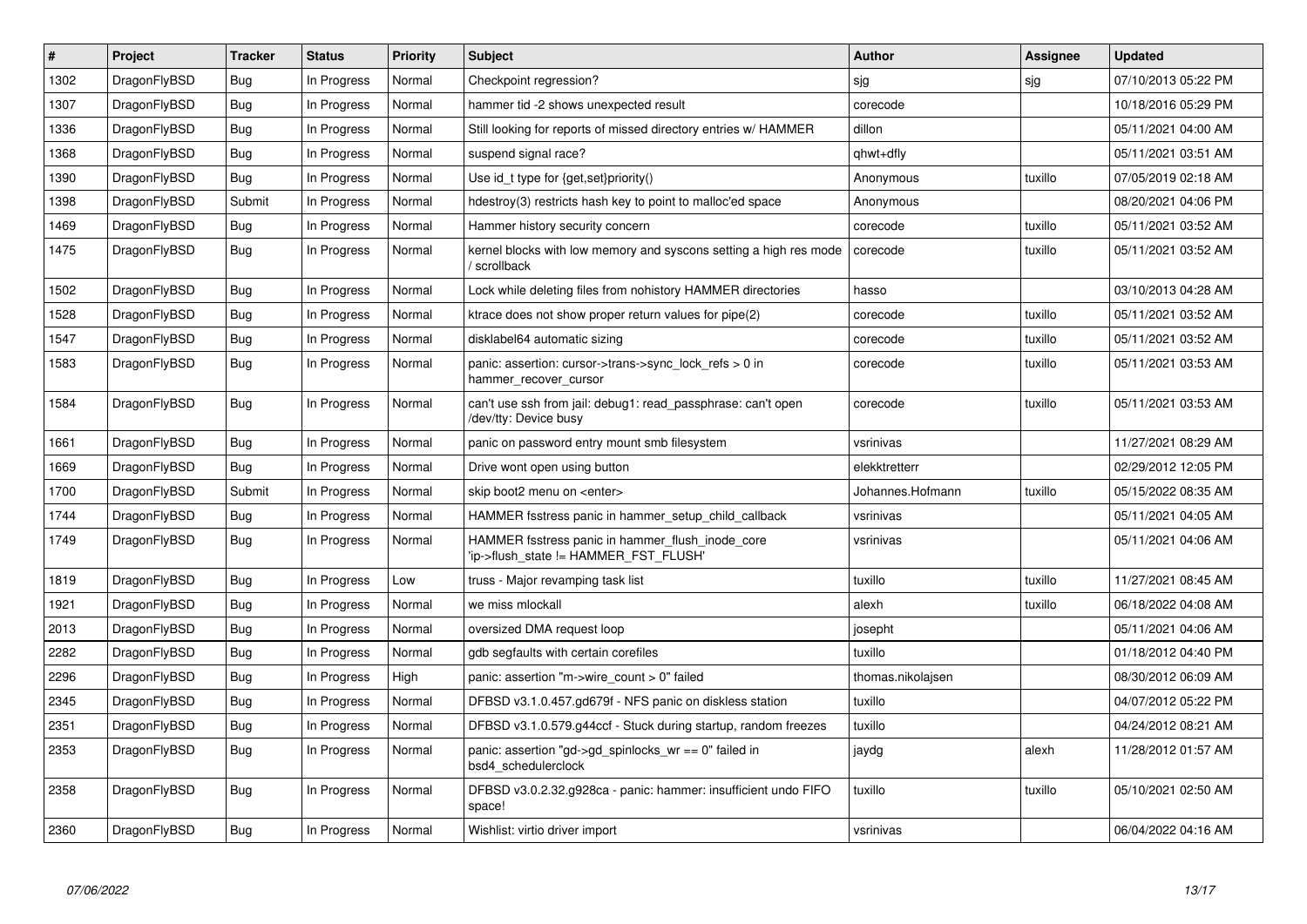| #    | Project      | <b>Tracker</b> | <b>Status</b> | <b>Priority</b> | Subject                                                                                                   | <b>Author</b>     | <b>Assignee</b> | <b>Updated</b>      |
|------|--------------|----------------|---------------|-----------------|-----------------------------------------------------------------------------------------------------------|-------------------|-----------------|---------------------|
| 2391 | DragonFlyBSD | Bug            | In Progress   | Normal          | System lock with ahci and acpi enabled on ATI RS690 chipset with<br>SMB600 sata controller                | jorisgio          | vadaszi         | 06/03/2015 03:51 PM |
| 2414 | DragonFlyBSD | Bug            | In Progress   | Normal          | Lenovo S10 acpi freeze (not new)                                                                          | davshao           |                 | 05/11/2021 04:13 AM |
| 2499 | DragonFlyBSD | <b>Bug</b>     | In Progress   | Urgent          | DRAGONFLY 3 2 lockd not responding correctly                                                              | Nerzhul           |                 | 01/22/2013 12:47 PM |
| 2549 | DragonFlyBSD | Bug            | In Progress   | Normal          | netgraph7: Kernel page fault.                                                                             | russiane39        | nant            | 05/10/2013 11:20 PM |
| 2631 | DragonFlyBSD | <b>Bug</b>     | In Progress   | Low             | Verify library versioning current with full package build and switch it<br>on (after publishing packages) | tuxillo           |                 | 05/11/2021 04:06 AM |
| 2731 | DragonFlyBSD | Bug            | In Progress   | Normal          | Screen full of random colors when starting Xorg with Intel Haswell<br>HD Graphics P4600                   | ikatzmaier        |                 | 11/12/2014 04:08 PM |
| 2797 | DragonFlyBSD | Bug            | In Progress   | Low             | vkernels with & without machdep.pmap_mmu_optimize                                                         | yellowrabbit2010  |                 | 11/27/2021 08:06 AM |
| 2819 | DragonFlyBSD | <b>Bug</b>     | In Progress   | Normal          | Random micro system freezes after a week of uptime                                                        | ftigeot           | dillon          | 08/16/2015 08:46 PM |
| 3011 | DragonFlyBSD | <b>Bug</b>     | In Progress   | Normal          | dragonfly/sys/dev/netif/re/re.c: suspicious code?                                                         | dcb               |                 | 07/29/2017 01:26 AM |
| 3021 | DragonFlyBSD | Bug            | In Progress   | Normal          | sys/dev/drm/i915/i915_gem_stolen.c:115]: (error) Signed integer<br>overflow for expression '65535<<20'    | dcb               |                 | 04/11/2017 12:46 PM |
| 3028 | DragonFlyBSD | Bug            | In Progress   | Normal          | installer: confusion of set/get disk encryption passphrase dialogs                                        | liweitianux       | tuxillo         | 06/03/2022 05:13 PM |
| 3031 | DragonFlyBSD | Submit         | In Progress   | Normal          | Update drm/radeon to Linux 4.7.10 as much as possible                                                     | davshao           | ftigeot         | 08/19/2021 12:33 PM |
| 3089 | DragonFlyBSD | <b>Bug</b>     | In Progress   | Normal          | vtnet(4) - disable TCP checksum offload by default                                                        | jlane             | vadaszi         | 05/11/2021 04:14 AM |
| 3111 | DragonFlyBSD | Bug            | In Progress   | High            | Mouse lags every second heavily under X11                                                                 | mneumann          |                 | 12/12/2017 09:46 PM |
| 3113 | DragonFlyBSD | Bug            | In Progress   | Urgent          | Booting vKernel fails due being out of swap space                                                         | tcullen           |                 | 05/11/2021 04:14 AM |
| 3145 | DragonFlyBSD | Submit         | In Progress   | Normal          | Update libelf to FreeBSD 12 current and build as base library usable<br>by ports                          | davshao           | tuxillo         | 08/20/2021 03:58 PM |
| 3160 | DragonFlyBSD | Submit         | In Progress   | Normal          | State the implementation difference in pkill/pgrep manual                                                 | sevan             | tuxillo         | 06/03/2022 05:15 PM |
| 3269 | DragonFlyBSD | Bug            | In Progress   | Normal          | Is double-buffer'd buf still required by HAMMER2 ?                                                        | tkusumi           |                 | 05/12/2021 04:09 PM |
| 3295 | DragonFlyBSD | Bug            | In Progress   | Normal          | Adapt devel/libvirt for nvmm                                                                              | tuxillo           | tuxillo         | 11/03/2021 04:56 PM |
| 3299 | DragonFlyBSD | Bug            | In Progress   | Normal          | DragonFlyBSD reports utterly wrong uptime (most of the time, right<br>after booting in)                   | adrian            |                 | 11/11/2021 01:43 PM |
| 3310 | DragonFlyBSD | Bug            | In Progress   | Normal          | NVMM+QEMU fail to boot with UEFI: Mem Assist Failed<br>[gpa=0xfffffff0]                                   | liweitianux       |                 | 01/11/2022 03:22 PM |
| 3317 | DragonFlyBSD | Bug            | In Progress   | Normal          | Network vtnet0 not working on Hetzner cloud                                                               | mneumann          |                 | 06/18/2022 03:55 AM |
| 3318 | DragonFlyBSD | <b>Bug</b>     | In Progress   | Normal          | Segmenation fault when a process resumed with checkpt exits                                               | zabolekar         | tuxillo         | 06/18/2022 08:24 AM |
| 243  | DragonFlyBSD | Bug            | Feedback      | Normal          | weird behavior in the shell                                                                               | swildner          |                 | 05/31/2022 02:51 PM |
| 285  | DragonFlyBSD | <b>Bug</b>     | Feedback      | Low             | interrupt latency with re without ip address configured                                                   | thomas.nikolajsen |                 | 02/20/2014 10:30 AM |
| 293  | DragonFlyBSD | <b>Bug</b>     | Feedback      | Low             | Various updates to the handbook                                                                           | victor            | victor          | 03/10/2013 04:46 AM |
| 385  | DragonFlyBSD | <b>Bug</b>     | Feedback      | Low             | Mail archive address removal                                                                              | justin            | justin          | 03/09/2013 11:24 AM |
| 570  | DragonFlyBSD | <b>Bug</b>     | Feedback      | Normal          | 1.8.x: ACPI problems                                                                                      | qhwt+dfly         |                 | 06/02/2014 03:45 AM |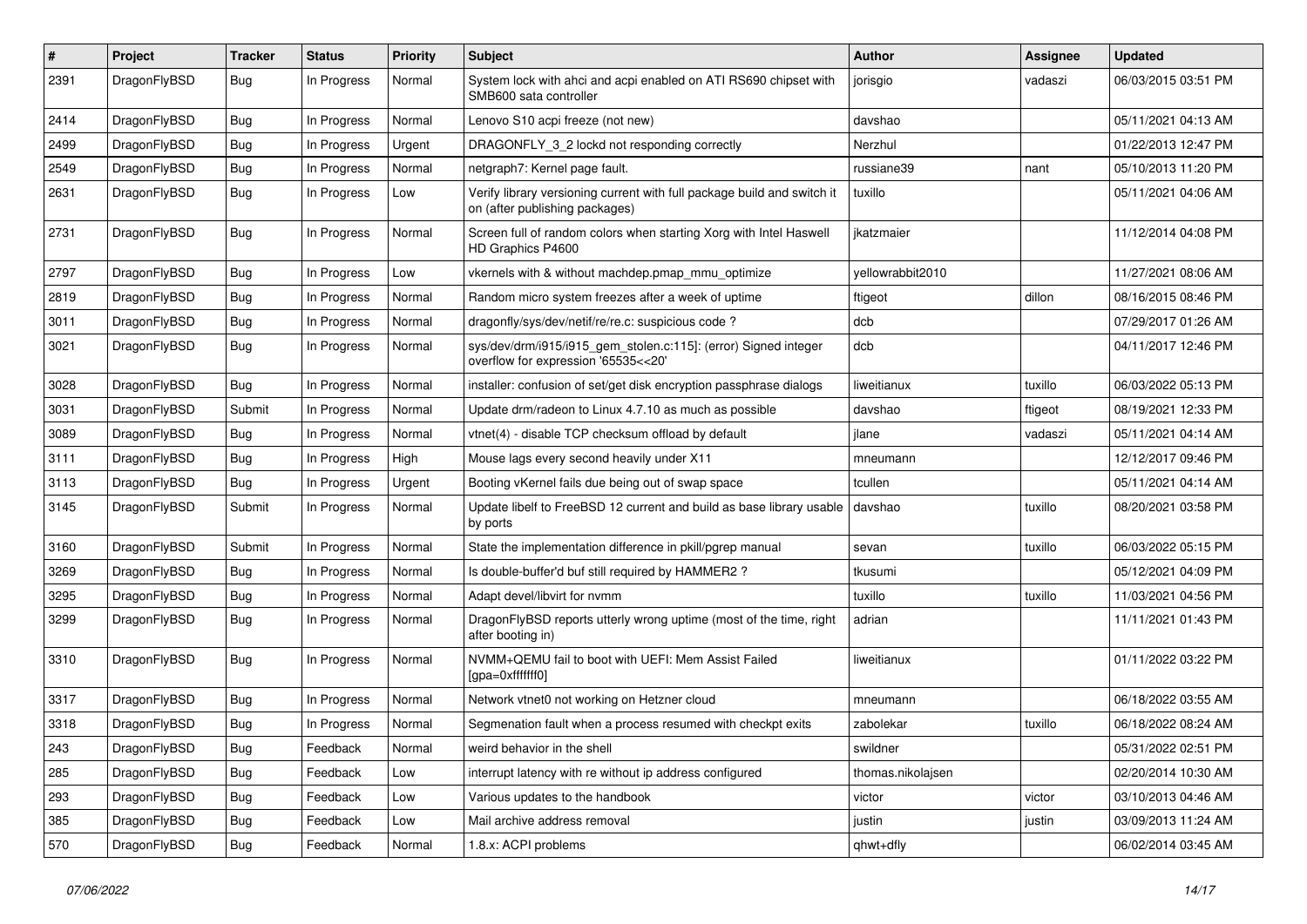| #    | Project      | <b>Tracker</b> | <b>Status</b> | <b>Priority</b> | Subject                                                                                                                                                   | <b>Author</b>  | <b>Assignee</b> | <b>Updated</b>      |
|------|--------------|----------------|---------------|-----------------|-----------------------------------------------------------------------------------------------------------------------------------------------------------|----------------|-----------------|---------------------|
| 806  | DragonFlyBSD | Bug            | Feedback      | Normal          | boot error on MacBook                                                                                                                                     | tralamazza     |                 | 06/04/2022 05:28 AM |
| 846  | DragonFlyBSD | Bug            | Feedback      | Normal          | USB bugs:usb mouse can't used!                                                                                                                            | frankning      |                 | 01/15/2015 08:36 AM |
| 847  | DragonFlyBSD | Bug            | Feedback      | Normal          | processes getting stuck on mount point                                                                                                                    | corecode       | tuxillo         | 05/11/2021 03:50 AM |
| 901  | DragonFlyBSD | Bug            | Feedback      | Normal          | route show needs to get data from all cpus                                                                                                                | corecode       | tuxillo         | 05/11/2021 03:50 AM |
| 911  | DragonFlyBSD | Bug            | Feedback      | Normal          | kldload/kernel linker can exceed malloc reserve and panic system                                                                                          | corecode       | tuxillo         | 05/11/2021 03:51 AM |
| 979  | DragonFlyBSD | Bug            | Feedback      | Normal          | Failure-prone USB mass storage (SB600? msdosfs? CAM?)                                                                                                     | floid          |                 | 01/15/2015 08:38 AM |
| 1101 | DragonFlyBSD | Bug            | Feedback      | Normal          | ohci related panic                                                                                                                                        | polachok       |                 | 05/11/2021 04:00 AM |
| 1127 | DragonFlyBSD | Bug            | Feedback      | Low             | cdrom drive not detected                                                                                                                                  | tgr            | corecode        | 01/15/2015 08:55 AM |
| 1144 | DragonFlyBSD | Bug            | Feedback      | Normal          | Incorrect clock under KVM                                                                                                                                 | msylvan        |                 | 03/09/2013 01:17 PM |
| 1249 | DragonFlyBSD | Bug            | Feedback      | Normal          | panic: ffs vfree: freeing free inode                                                                                                                      | rumcic         |                 | 03/10/2013 05:13 AM |
| 1250 | DragonFlyBSD | Bug            | Feedback      | Normal          | Panic upon plugging an USB flash drive into the machine                                                                                                   | rumcic         |                 | 03/10/2013 05:17 AM |
| 1282 | DragonFlyBSD | Bug            | Feedback      | Normal          | panic (trap 12) when booting SMP kernel on Atom 330 (dual core)                                                                                           | tomaz.borstnar |                 | 05/11/2021 04:00 AM |
| 1287 | DragonFlyBSD | Bug            | Feedback      | Normal          | altg configuration doesn't work                                                                                                                           | corecode       | tuxillo         | 05/11/2021 03:51 AM |
| 1330 | DragonFlyBSD | Bug            | Feedback      | Normal          | Hammer, usb disk, SYNCHRONIZE CACHE failure                                                                                                               | josepht        |                 | 06/02/2014 04:56 AM |
| 1332 | DragonFlyBSD | Bug            | Feedback      | Normal          | DFBSD 2.2 - Booting usbcdrom/usbsticks on thinkpad hangs on<br>"BTX Halted"                                                                               | tuxillo        |                 | 05/11/2021 04:00 AM |
| 1387 | DragonFlyBSD | <b>Bug</b>     | Feedback      | Normal          | zero-size malloc and ps: kvm getprocs: Bad address                                                                                                        | qhwt+dfly      |                 | 05/11/2021 04:00 AM |
| 1397 | DragonFlyBSD | Bug            | Feedback      | Normal          | jobs -I output inconsistency when called from script                                                                                                      | Anonymous      | tuxillo         | 05/15/2022 05:07 AM |
| 1411 | DragonFlyBSD | Bug            | Feedback      | Normal          | Burning doesn't work with ahci(4)                                                                                                                         | hasso          | dillon          | 05/11/2021 04:00 AM |
| 1428 | DragonFlyBSD | Bug            | Feedback      | Low             | POSIX.1e implementation is too old                                                                                                                        | hasso          | tuxillo         | 05/11/2021 04:00 AM |
| 1429 | DragonFlyBSD | Bug            | Feedback      | Normal          | vkernel bug - "mfree: m->m_nextpkt != NULL"                                                                                                               | dillon         |                 | 05/11/2021 04:00 AM |
| 1448 | DragonFlyBSD | Bug            | Feedback      | Normal          | panic: assertion: _tp->tt_msg->tt_cpuid == mycpuid in<br>tcp_callout_active tcp_output tcp_usr_send netmsg_pru_send<br>netmsg_service tcpmsg_service_loop | dillon         |                 | 05/11/2021 04:00 AM |
| 1454 | DragonFlyBSD | Bug            | Feedback      | Normal          | Unable to boot from external USB DVD drive                                                                                                                | elekktretterr  |                 | 05/11/2021 04:01 AM |
| 1456 | DragonFlyBSD | Bug            | Feedback      | Normal          | Microsoft wireless desktop problems                                                                                                                       | elekktretterr  |                 | 01/15/2015 08:34 AM |
| 1481 | DragonFlyBSD | Bug            | Feedback      | Normal          | panic: assertion: kva p(buf) in soopt from kbuf (after ipfw pipe<br>show, 2.2.1-R)                                                                        | combiner       |                 | 05/11/2021 04:01 AM |
| 1486 | DragonFlyBSD | Bug            | Feedback      | Normal          | Interrupt storm related to SATA DVD device                                                                                                                | hasso          |                 | 05/11/2021 04:01 AM |
| 1489 | DragonFlyBSD | <b>Bug</b>     | Feedback      | Normal          | panic: ufs dirbad: bad dir                                                                                                                                | rumcic         |                 | 03/10/2013 04:34 AM |
| 1521 | DragonFlyBSD | <b>Bug</b>     | Feedback      | Normal          | amd64 2.4 livecd won't mount root at boot                                                                                                                 | bolapara       |                 | 01/28/2018 03:45 AM |
| 1560 | DragonFlyBSD | <b>Bug</b>     | Feedback      | Normal          | Unable to modify partition table on ThinkPad T61p during install                                                                                          | rehsack        |                 | 01/15/2015 08:57 AM |
| 1563 | DragonFlyBSD | Bug            | Feedback      | Normal          | reset(1) doesn't reset terminal to the defaults                                                                                                           | hasso          |                 | 03/10/2013 04:17 AM |
| 1577 | DragonFlyBSD | <b>Bug</b>     | Feedback      | Normal          | panic: assertion: leaf->base.obj_id == ip->obj_id in<br>hammer_ip_delete_range                                                                            | qhwt+dfly      |                 | 05/11/2021 04:01 AM |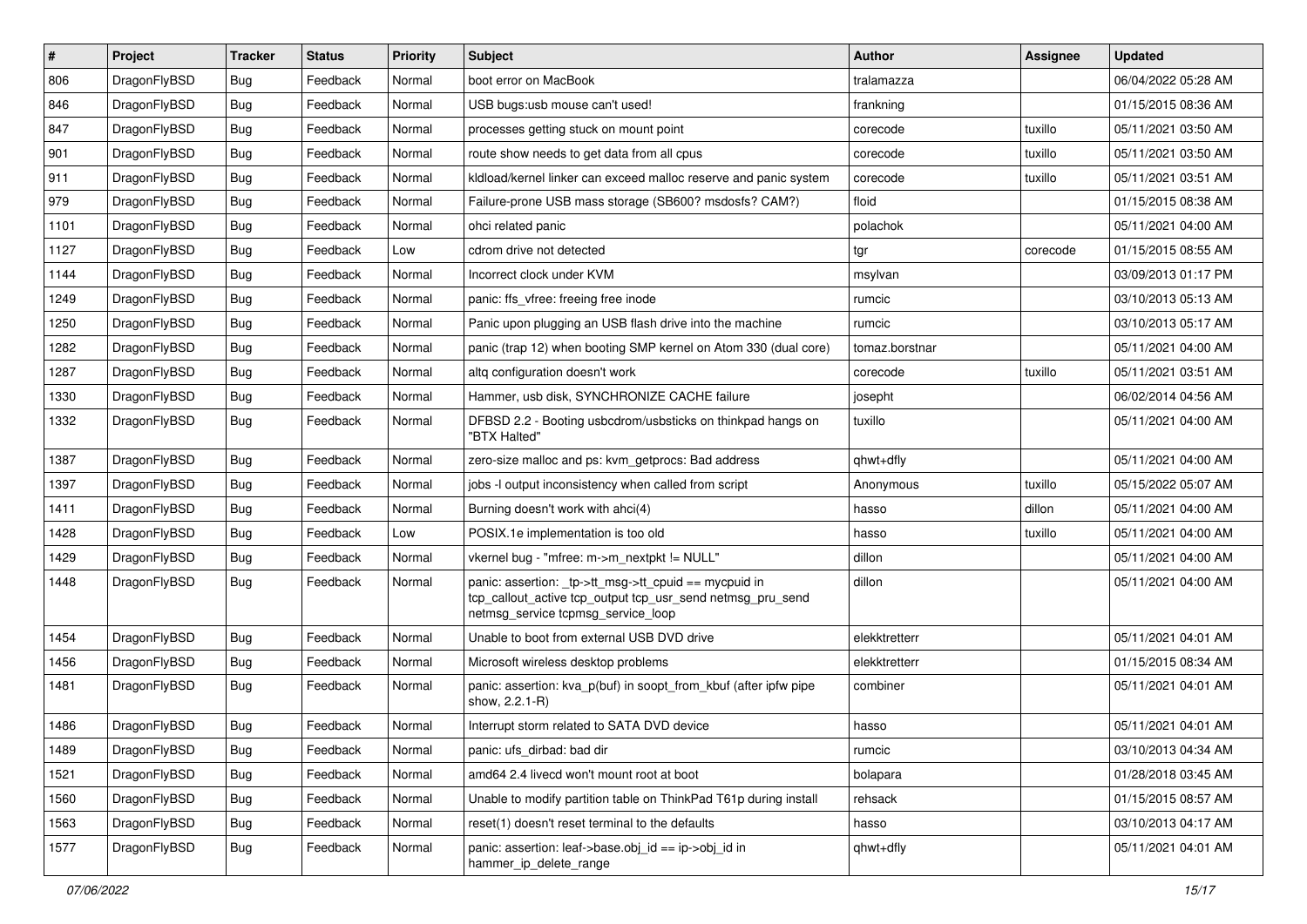| $\pmb{\#}$ | Project      | <b>Tracker</b> | <b>Status</b> | <b>Priority</b> | Subject                                                                                         | Author           | Assignee | <b>Updated</b>      |
|------------|--------------|----------------|---------------|-----------------|-------------------------------------------------------------------------------------------------|------------------|----------|---------------------|
| 1579       | DragonFlyBSD | Bug            | Feedback      | Normal          | dfly 2.4.1 does not like HP DL360G4p and Smart Array 6400 with<br>MSA <sub>20</sub>             | tomaz.borstnar   | tuxillo  | 06/02/2014 02:44 PM |
| 1580       | DragonFlyBSD | Bug            | Feedback      | Normal          | Panic (Fatal trap 12: page fault while in kernel mode) while playing<br>with pf and netif names | rumcic           |          | 12/21/2018 01:21 AM |
| 1587       | DragonFlyBSD | Bug            | Feedback      | Normal          | can't gdb across fork                                                                           | corecode         | tuxillo  | 05/11/2021 03:54 AM |
| 1591       | DragonFlyBSD | Bug            | Feedback      | Normal          | Lenovo X301 hangs with AHCI Driver CMD TIMEOUT<br>STS=d0 <bsy></bsy>                            | eocallaghan      |          | 05/11/2021 04:05 AM |
| 1592       | DragonFlyBSD | Bug            | Feedback      | Normal          | AcpiOSUnmapMemory: Warning, deallocation did not track<br>allocation.                           | eocallaghan      |          | 06/02/2014 07:45 AM |
| 1593       | DragonFlyBSD | Bug            | Feedback      | Normal          | panic: assertion: $\cosh = a$ p->ap err $\cosh$ in ahci put err $\cosh$                         | ftigeot          | ftigeot  | 05/15/2022 05:09 AM |
| 1613       | DragonFlyBSD | <b>Bug</b>     | Feedback      | Normal          | USB Keyboard not working on master                                                              | elekktretterr    |          | 05/11/2021 04:05 AM |
| 1618       | DragonFlyBSD | Bug            | Feedback      | Normal          | collision for 'struct pmap' when using RPC and <sys user.h=""></sys>                            | carenas          |          | 05/11/2021 04:05 AM |
| 1668       | DragonFlyBSD | Bug            | Feedback      | Normal          | Power button not working                                                                        | elekktretterr    |          | 03/10/2013 06:22 AM |
| 1672       | DragonFlyBSD | <b>Bug</b>     | Feedback      | Normal          | panic (trap 12) around btree search() in 2.4.1-RELEASE                                          | floid            |          | 01/19/2015 03:36 AM |
| 1717       | DragonFlyBSD | <b>Bug</b>     | Feedback      | Normal          | HAMMER panic in hammer_cursor_down()                                                            | josepht1         |          | 05/11/2021 04:05 AM |
| 1718       | DragonFlyBSD | <b>Bug</b>     | Feedback      | Normal          | IDE disk drive not detected by x86 64 2.6.1 Live CD                                             | bcox             |          | 11/27/2021 08:25 AM |
| 1727       | DragonFlyBSD | <b>Bug</b>     | Feedback      | Normal          | CD boot panic (2.6.1) (usb?)                                                                    | kiril            |          | 05/15/2022 05:10 AM |
| 1745       | DragonFlyBSD | <b>Bug</b>     | Feedback      | Normal          | kmalloc panic                                                                                   | josepht          |          | 05/11/2021 04:05 AM |
| 1824       | DragonFlyBSD | <b>Bug</b>     | Feedback      | Normal          | kernel panic, x86, 2.7.3.859.ge5104                                                             | akirchhoff135014 |          | 03/10/2013 07:49 AM |
| 1831       | DragonFlyBSD | Bug            | Feedback      | High            | HAMMER "malloc limit exceeded" panic                                                            | eocallaghan      | dillon   | 06/04/2022 04:38 AM |
| 1860       | DragonFlyBSD | <b>Bug</b>     | Feedback      | Normal          | Panic while creating UFS fs on vn(4) for initrd                                                 | matthias         |          | 02/29/2012 07:16 AM |
| 2037       | DragonFlyBSD | <b>Bug</b>     | Feedback      | Normal          | Panic Bad link elm while building packages                                                      | ftigeot          | dillon   | 04/21/2011 07:20 AM |
| 2081       | DragonFlyBSD | Bug            | Feedback      | Normal          | Panic on device "detach" / "failure"                                                            | vsrinivas        |          | 02/29/2012 07:11 AM |
| 2090       | DragonFlyBSD | <b>Bug</b>     | Feedback      | Normal          | snd_hda does not support headphone automute                                                     | justin           |          | 03/29/2012 08:03 PM |
| 2100       | DragonFlyBSD | Bug            | Feedback      | Normal          | devfs related panic                                                                             | sepherosa        | alexh    | 07/10/2011 02:29 PM |
| 2288       | DragonFlyBSD | <b>Bug</b>     | Feedback      | Normal          | Random IO performance loss introduced since January 1st                                         | lentferj         |          | 01/23/2013 04:21 PM |
| 2347       | DragonFlyBSD | <b>Bug</b>     | Feedback      | High            | Hammer PFSes destroy does not give back full space allocated to<br><b>PFS</b>                   | sgeorge          |          | 07/19/2012 01:11 AM |
| 2396       | DragonFlyBSD | Bug            | Feedback      | High            | Latest 3.1 development version core dumps while destroying master<br><b>PFS</b>                 | sgeorge          |          | 01/23/2013 04:10 PM |
| 2438       | DragonFlyBSD | Submit         | Feedback      | Normal          | <b>TRIM</b> fixes                                                                               | Anonymous        | tuxillo  | 05/11/2021 03:45 AM |
| 2459       | DragonFlyBSD | <b>Bug</b>     | Feedback      | Normal          | apic problems with HP Probook 4510s                                                             | thowe            |          | 11/27/2021 08:22 AM |
| 2556       | DragonFlyBSD | <b>Bug</b>     | Feedback      | Normal          | DragonFly v3.5.0.81.gd3479 - Process signal weirdness                                           | tuxillo          |          | 12/17/2013 03:48 PM |
| 2617       | DragonFlyBSD | <b>Bug</b>     | Feedback      | Normal          | Possible issue with wireless mouse on 3.6 release                                               | FilippoMo        |          | 01/14/2015 03:42 PM |
| 2636       | DragonFlyBSD | Bug            | Feedback      | Low             | Add -x flag to iostat (a la solaris)                                                            | tuxillo          |          | 05/11/2021 04:07 AM |